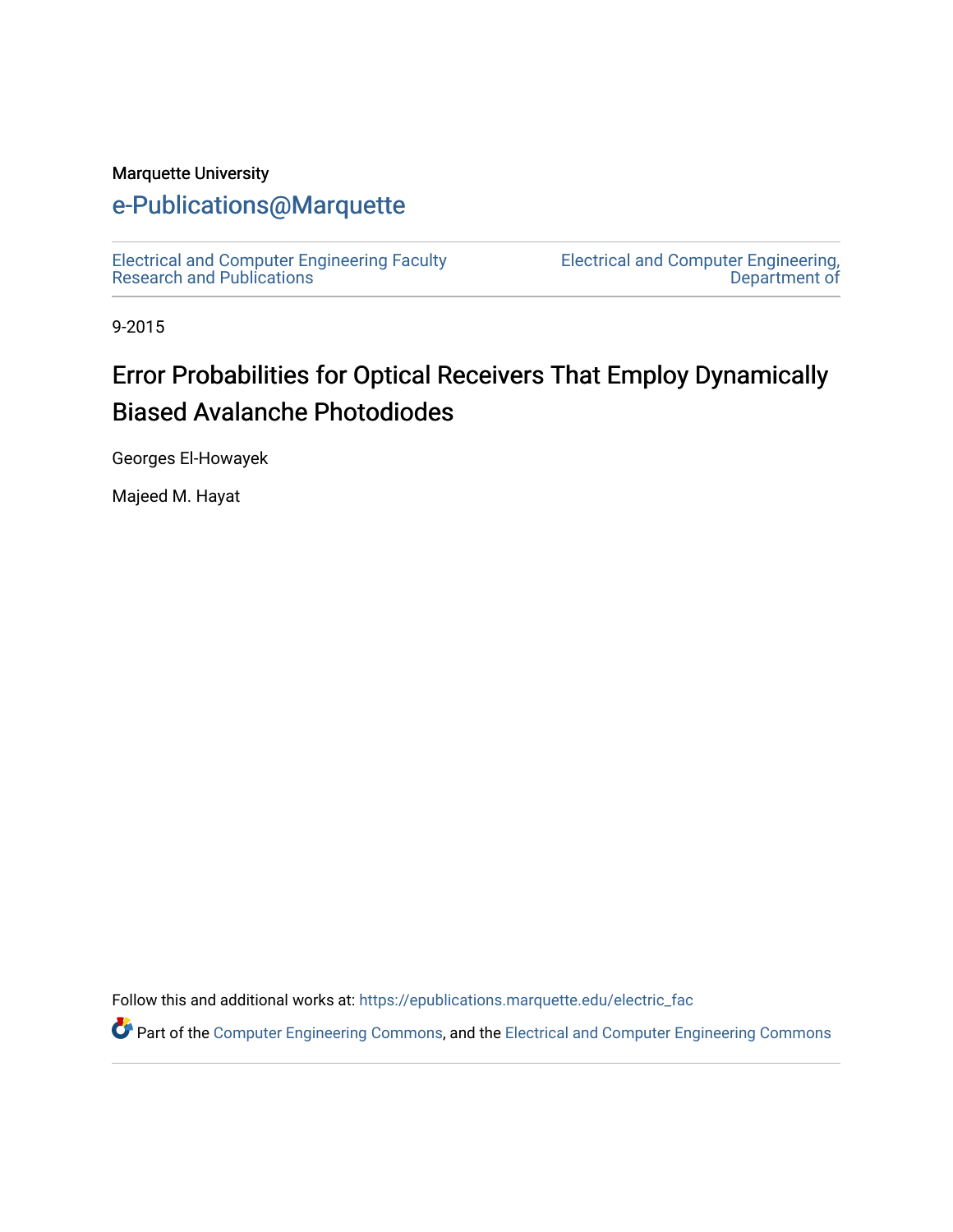**Marquette University**

# **e-Publications@Marquette**

# *Electrical and Computer Engineering Faculty Research and Publications/College of Engineering*

*This paper is NOT THE PUBLISHED VERSION;* **but the author's final, peer-reviewed manuscript.** The published version may be accessed by following the link in th citation below.

*IEEE Transactions on Communications*, Vol. 63, No. 9 (September 2015): 3325 -3335. [DOI.](https://doi.org/10.1109/TCOMM.2015.2457923) This article is © Institute of Electrical and Electronic Engineers (IEEE) and permission has been granted for this version to appear in [e-Publications@Marquette.](http://epublications.marquette.edu/) Institute of Electrical and Electronic Engineers (IEEE) does not grant permission for this article to be further copied/distributed or hosted elsewhere without the express permission from Institute of Electrical and Electronic Engineers (IEEE).

# Error Probabilities for Optical Receivers That Employ Dynamically Biased Avalanche Photodiodes

Georges El-Howayek Department of Electrical and Computer Engineering, University of New Mexico, Albuquerque, NM Majeed M. Hayat Department of Electrical and Computer Engineering, University of New Mexico, Albuquerque, NM

### Abstract

A novel theory was recently reported for the avalanche multiplication process in avalanche photodiodes (APDs) under dynamic reverse-biasing conditions. It has been shown theoretically that the bit-synchronized, periodic modulation of the electric field in the multiplication region can offer improvements in the gain-bandwidth product by reducing intersymbol interference in optical receivers. This paper reports a rigorous formulation of the sensitivity of optical receivers that employ dynamically biased APDs. To enable the sensitivity analysis, a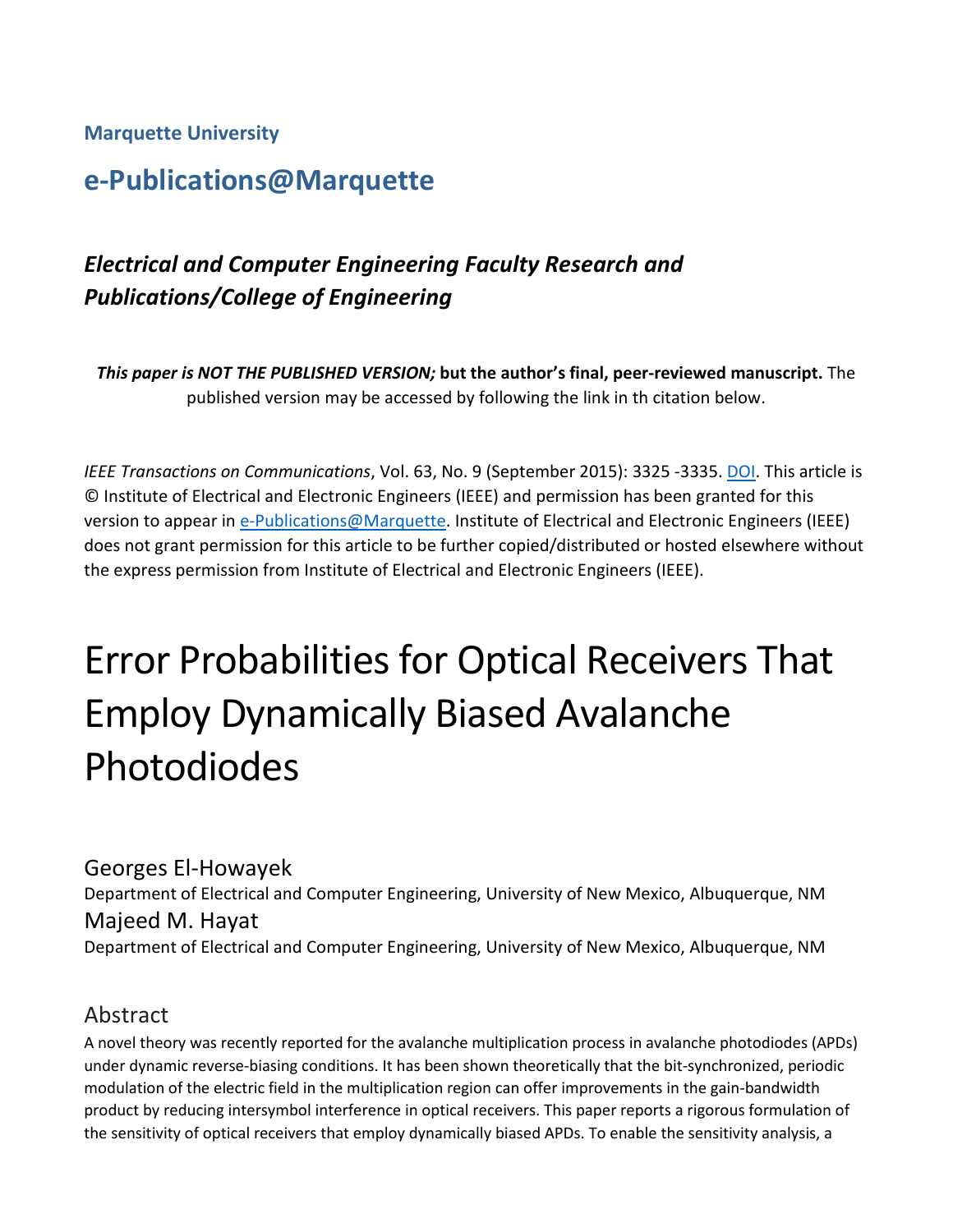recurrence theory is developed to calculate the joint probability distribution function (PDF) of the stochastic gain and avalanche buildup time in APDs that are operated under dynamic biasing. It is shown that in an ideal buildup-time limited scenario, a minimum receiver sensitivity of -20 dBm is predicted at an optimal gain of approximately 47 for a 60 Gb/s communication system, compared to a minimum of 0 dBm in the static-bias case. The receiver sensitivity analysis also reveals that, as the peak-to-peak voltage of the dynamic reverse bias increases, the device optimal gain increases while maintaining a short avalanche buildup time and reduced ISI. Of course, a point of diminishing return exists in practice when the tunneling current in the multiplication region becomes dominant.

### SECTION I. Introduction

To meet the demands of the exponential growth in video, voice, data and mobile device traffic over the internet, the telecommunication industry has been moving toward higher-speed protocols [1]. The Synchronous Optical Network standards, OC-48 and OC-192, specify the data rates in optical networks as 2.5 Gb/s [2] and 10 Gb/s [3], respectively; however, the data rates are increasing to 40 Gb/s and 100 Gb/s [4] for more recent standards. InGaAs pin diodes have been the preferred choice in high speed optical communications due to their good electron transport properties and their low loss absorption in the 1.0–1.7 μm wavelength region [5]. Several proposed structures for pin diodes meet the requirements of the OC-192 and the OC-768 standards [6], [7]. Presently, the only commercially viable option for direct detection in 40-Gb/s long-haul optical links is the InGaAs pin photodiode combined with optical preamplification, since very high bandwidth and sensitivity can be achieved with this combination [8]. However, these receivers can be bulky and expensive due to their opticalamplifier requirement. The need for optical pre-amplification may be removed by using an avalanche photodiodes (APDs), in which an internal gain is generated by converting each detected photon into a cascade of offspring electrons and holes. It is well known that the internal gain of APDs provides a higher sensitivity in optical receivers than that of pin photodiodes [9]– [10] [11] [12].

Although APDs have been successfully deployed in 10 Gb/s optical communication systems [13], [14], moving their utility to higher speeds has been a big challenge due to the avalanche buildup time, which is the stochastic time required for the cascade of impact ionizations to complete each time an avalanche is triggered. The avalanche buildup time limits the receiver performance by inducing intersymbol interference (ISI) at high speeds [15]– [16] [17]. Numerous attempts have been recorded to achieve higher data rates through the use of APDs with separate absorption and multiplication layers; these include APDs with thin multiplication regions [18], [19] as well as impact-ionization engineering of the multiplication region [20]. Recently, Hayat and Ramiraz[21], [22] proposed a novel approach for operating APDs in the linear mode while employing bitsynchronous and sinusoidal dynamic biasing that can reduce the buildup time dramatically in any buildup-time limited APD-based optical receiver. The essence of the dynamic-biasing approach is to promote very strong impact ionizations in the early phase of an optical bit (to benefit from the high gain) while suppressing the ionizations near the end of the bit (to reduce ISI). They showed that dynamic biasing can offer up to a five-fold increase in the gain-bandwidth product of the receiver when the dynamic bias is properly selected [23]. However, no analysis of the receiver sensitivity has been developed to date for dynamically biased APDs. The requirement that the dynamic biasing of the APD should be synchronous with the data stream can be implemented easily in practice. The approach would be to use the output of the clock/data recovery (CDR) circuit, which is standard in any optical receiver, and use it as the input to a sine-wave generator, which makes it synchronous to the data stream.

In this paper, we rigorously analyze the APD's sensitivity under dynamic biasing. To enable the calculation of the bit-error rate (BER) under an on-off keying (OOK) setting, we develop the first theory for the joint probability distribution of the stochastic gain and stochastic buildup time in dynamically biased APDs. This development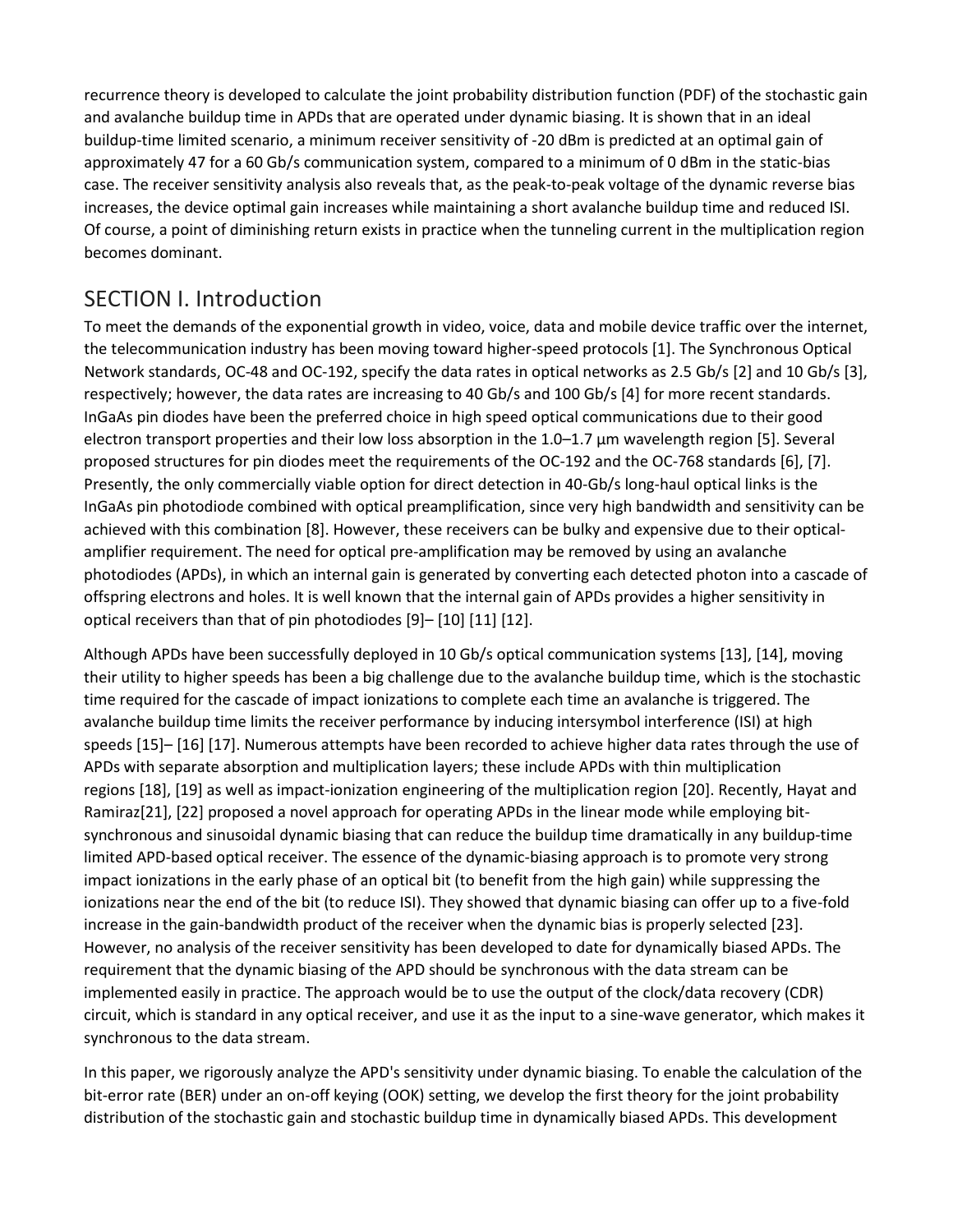constitutes a major expansion of (i) the recursive equations developed in [15] under the traditional assumption of a static bias, and (ii) the recursive technique characterizing the gain and buildup time individually [21]. The new theory enables us to calculate the statistical properties of the APD's photocurrent, such as its mean, variance and autocorrelation function all under dynamic biasing. This, in turn, is used to formulate analytically the sensitivity of a dynamically biased APD-based receiver and to optimize the sensitivity over system and device parameters. The analysis in this paper will specifically capture the effects of ISI and dark current, as well as transimpedance-amplifier noise (used in the pre-amplification stage of receivers). The sensitivity formulation developed here can be used as a guide in designing dynamically biased APD-based receivers for specific system performance requirements well beyond the limits previously known under the traditional constant-bias setting.

The remainder of this paper is organized as follows. In Section II we present a recursive method to calculate the joint distribution of the gain and buildup-time of a dynamically biased APD. Numerical calculations for the joint statistics of the stochastic gain and stochastic buildup time are presented in Section III. In Section IV we approximate the impulse response function of the dynamically biased APD using a parametric model while exploiting the calculated joint statistics of stochastic gain and buildup time. Analytical expressions for the statistics of the output of the dynamically biased APD receiver are presented in Section V. Predictions of the receiver sensitivity are presented in Section VI, and the conclusions are drawn in Section VII.

# SECTION II. Age-Dependent Recursive Theory for Joint Probability Distribution of Gain and Buildup Time Under Dynamic Biasing

For its relevance to this paper, we first begin by reviewing the proposed model introduced by Hayat and Ramirez in [21], which employs the use of a bit-synchronous and periodic dynamic biasing of an APD for linear-mode operation in direct-detection optical receivers. Next, we introduce the parameters and random variables required to derive the recursive equations that describe the joint probability distribution of gain and buildup time under dynamic biasing scheme.

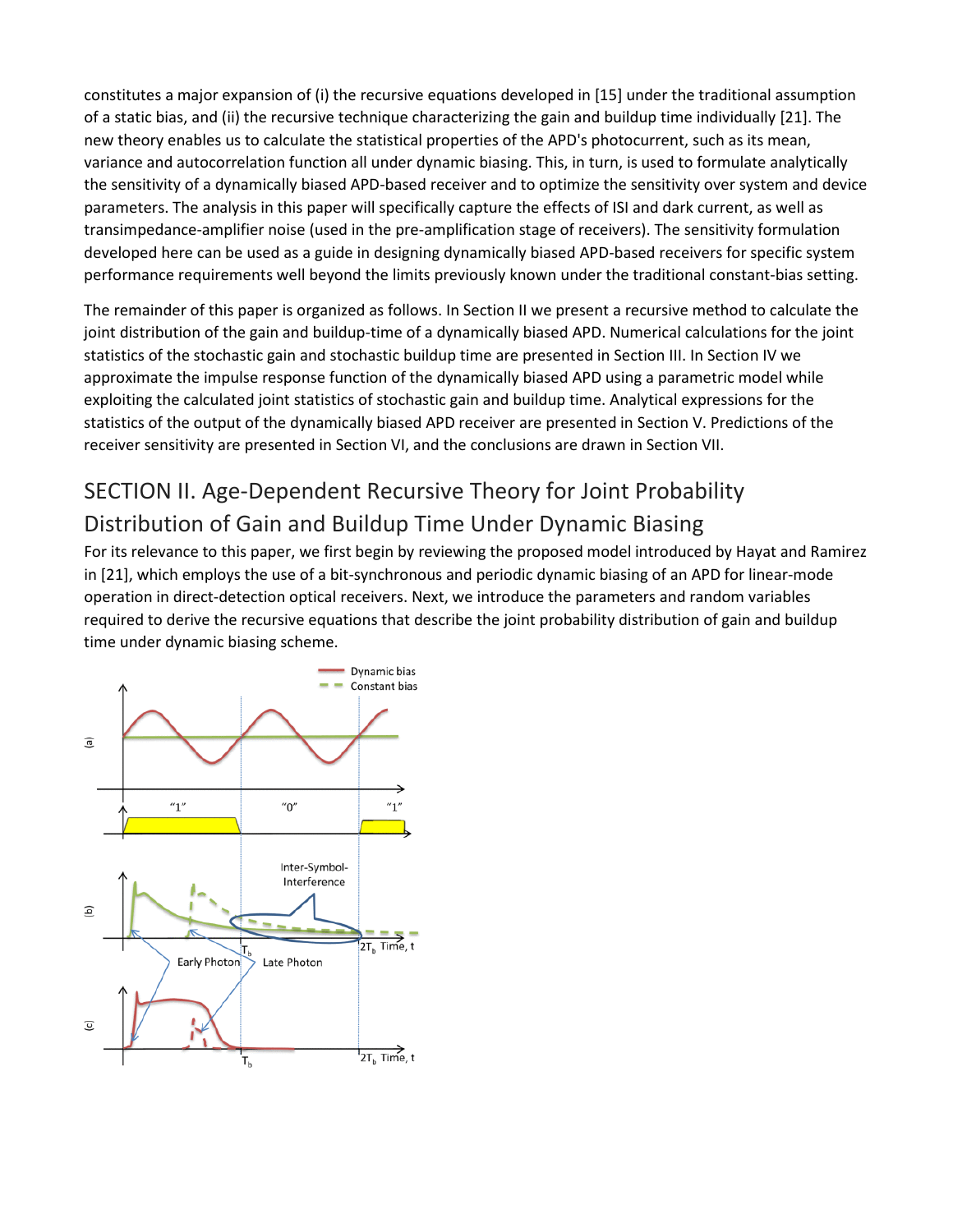

**Fig. 1.** The dynamic-biasing approach (red curves) reported in [21] compared with the traditional static-biasing approach (green curve). The impulse response of early photons has high avalanche gain but limited avalanche duration, and late photons trigger avalanches with low-gain and limited transit-time duration due to experiencing a weakened electric field in the multiplication region.

#### A. Review of the Dynamic-Biasing Approach

It was shown theoretically that the use of a bit-synchronous and periodic dynamic biasing of an APD can offer substantial reduction in the duration of the APD's pulse response, thereby minimizing ISI without sacrificing avalanche gain [21]. Specifically, a dynamic-biasing approach, with the same frequency of the pulse transmission rate as illustrated in Fig. 1 (red curve, top plot), can yield a pulse response with the following two properties. First, photons that arrive early in the optical pulse experience a period of high electric field in the multiplication region of the APD, where they can generate a strong avalanche current in the early phase of the optical-pulse window, as shown inFig. 1 (solid red curve, bottom plot). As a low electric field period follows the high-field phase within the optical pulse window, carriers in the multiplication region undergo a much weakened impact ionization process, which can lead to the termination (with high probability) of the stochastic avalanche current. Second, photons that arrive late in the optical-pulse window generate impulse responses that are characterized by a much reduced buildup time due to the weakening of impact ionization in the second phase of the bias period, as depicted schematically by the dashed red curve in Fig. 1. In contrast to traditional APD biasing which is static, the pulse response of the dynamically biased APD will be characterized by a high gain yet with a buildup time that is potentially terminated just before the start of the next bit. It was shown theoretically in [21] that the dynamic-biasing approach can improve the gain-bandwidth product (GBP) by a factor of 5 compared to the conventional static bias case. For instance, in an InP-based APD with a 200 nm multiplication width, the calculated gain-bandwidth product of the pulse response due to a 16.5-ps rectangular optical pulse was enhanced from 238 GHz in the static-bias case to a pulse gain-bandwidth product of 1169 GHz in the dynamicbias case [21].

Following [21], the dynamic-field scenario brings about a new element to the analysis of impact ionization. This element is the age (or time stamp) of a carrier measured from the point in time when the dynamic bias is launched. The age will play a key role in the statistical analysis of the avalanche multiplication process. Specifically, carriers born at different times will experience different dynamical electric fields ahead of them as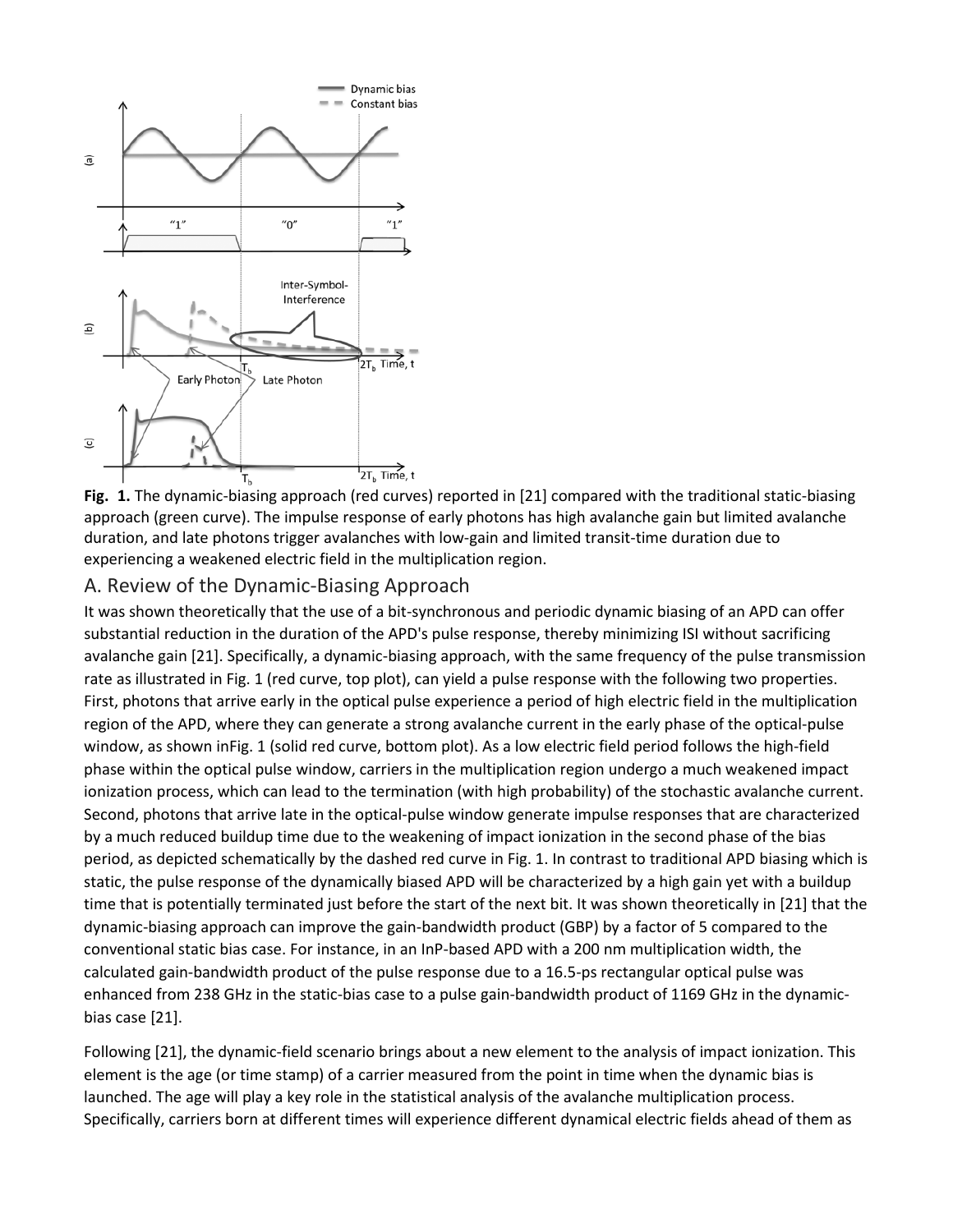they generate their own chains of impact ionizations. To take the age-factor into account in the analysis of the avalanche multiplication process, the usual ionization probability of a carrier is parameterized by the time at which the parent carrier is injected in the multiplication region. The key enabling idea in modeling the joint distribution for a dynamic reversed bias APD is to consider the age of the parent carrier relative to the launch instant of the dynamic bias as discussed next.

### B. Definitions

Consider a multiplication region of the APD extending from  $x = 0$  to  $x = w$ . Assume that a dynamic electric field,  $E(t) = V(t)/w$ , is present in the multiplication region, where  $V(t)$  is the time-varying applied bias voltage. When a carrier enters the multiplication region at an age s relative to the launch of the dynamic bias, an age-dependent avalanche process will be triggered. For a parent carrier entering the multiplication region with age s and triggering an avalanche multiplication process, let  $T_s$  be the stochastic time required for the avalanche process to terminate, and let  $G_s$  be the total number of electron-hole pairs generated by this process. Note that  $T_s$  is the stochastic duration of the APD's impulse-response function induced by an injected carrier in the multiplication region with age s. Meanwhile,  $G_s$  is proportional to the area under the stochastic impulseresponse function.

The age-dependent joint probability distribution function (PDF) associated with  $G_s$  and  $T_s$  is the probability that a parent carrier entering the multiplication region at age sgenerates  $m$  electron-hole pairs in a time less than or equal to t. Formally, we define the joint PDF as  $f_{G_S,T_S}(m,t;s)=P\{G_s=m,T_s\leq t\}.$  Following the concept of the recursive approach [21], let the random variable  $Z(x, s)$  be the total number of electrons and holes (including the parent carrier) initiated by a parent electron located at location x with age s. Similarly, let  $Y(x, s)$  be the total number of electrons and holes (including the parent carrier) initiated by a parent hole located at location  $x$  with age  $s$ . Note that if we assume that the electric field is in the opposite direction of the x-axis and the multiplication region span the region from  $x = 0$  to  $x = w$ , by convention  $Z(w, s) = Y(0, s) = 1, s \ge 0$ , since an electron (hole) generated at the right (left) edge of the multiplication region will exit the multiplication region without ionization.

Let  $X_h$  and  $X_e$  be the stochastic free-path distances that the holes and electrons, respectively, travel before the impact ionization. The age-dependent probability density function of the free paths  $X_h$  and  $X_e$ , denoted by  $h_h(\xi; x, s)$  and  $h_e(\xi; x, s)$ , respectively, were defined in [21] according to the dead-space multiplication theory (DSMT). Under a dynamic electric field, the probability density function of the first ionization by a parent carrier of age  $s$  and at location  $x$  is zero before the dead space is traveled and exponential with a nonuniform rate after the dead space. Specifically, in[21] these densities have been formulated as

$$
h_h(\xi; x, s) = \begin{cases} \beta(\xi, s + \tau_h)e^{-\int_{\xi}^{x - d_h(x, s)} \beta(\sigma, s + \tau_h)d\sigma}, & \xi < x - d_h(x, s) \\ 0, & \text{otherwise} \end{cases}
$$

and

$$
h_e(\xi; x, s) = \begin{cases} \alpha(\xi, s + \tau_e)e^{-\int_{x + d_e(x, s)}^{\xi} \alpha(\sigma, s + \tau_e)d\sigma}, & \xi > x + d_e(x, s) \\ 0, & \text{otherwise} \end{cases}
$$

where  $\beta(x,t)$  and  $\alpha(x,t)$  are the position and age dependent ionization coefficients,  $d_h(x, s)$  and  $d_e(x, s)$  represent the age-dependent dead spaces for a hole and electron, respectively,  $\tau_e = (\xi$ x)/ $v_e$  and  $\tau_h = (x - \xi)/v_h$  is the electron and hole, respectively, transport time between x and  $\xi$ . Note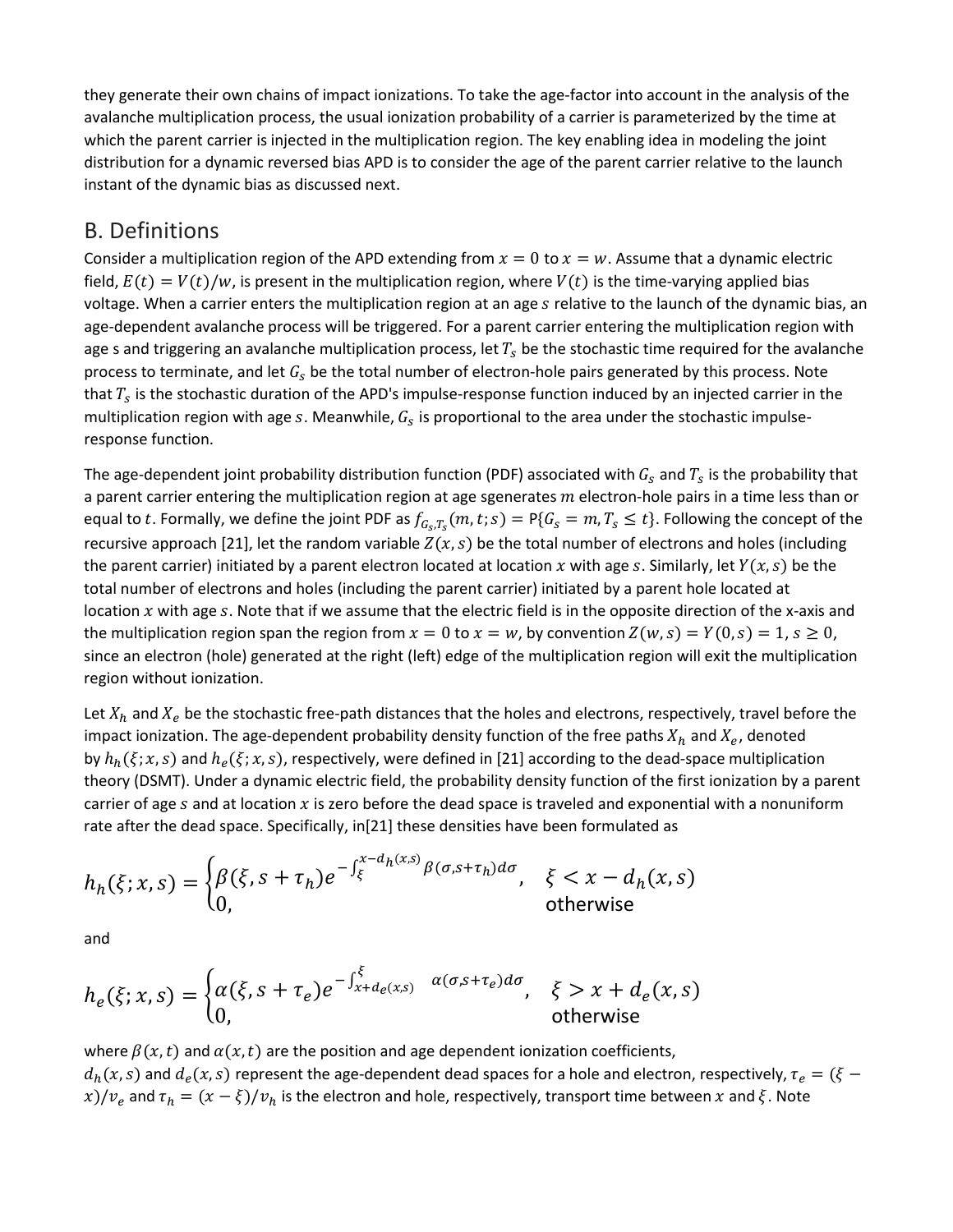that  $h_e(\xi; x, s) d\xi$  approximates the probability that an electron born at location x and of age s impact ionizes for the first time in the interval  $[\xi, \xi + d\xi]$ .

Other intermediate quantities required in this formulation are the buildup times. As in[21], define  $Z(x, s)$  ( $Y(x, s)$ ) as the totality of electrons and holes due to avalanche processes triggered by a parent electron (hole) of age s relative to the launch instant of the electric field. Now let  $T_z(x, s)$  be the random time required for the  $Z(x, s)$  carries to exit the multiplication region; similarly,  $T_Y(x, s)$  is defined in the same way. It is worth to mention that  $T_Z$  (or  $T_Y$ ) is always greater than the electron (or hole) transport time between  $x$  and  $w$ , which is the time needed for the parent electron (or hole) to exit the multiplication region. We define the joint PDFs of the pairs  $(Z, T_Z)$  and  $(Y, T_Y)$  as follows:

$$
f_e(m, t; x, s) = P\{Z(x, s) = m, T_Z(x, s) \le t\},
$$
  

$$
f_h(m, t; x, s) = P\{Y(x, s) = m, T_Y(x, s) \le t\}.
$$
<sup>(1a)(1b)</sup>

Note that with this notation, the stochastic buildup time  $T_s$  defined earlier becomes  $T_s = T_Y(w, s)$ , and its corresponding stochastic gain is  $G_s = 0.5(Y(w, s) + 1)$ . For example, for an InGaAs-InP APD in which photogenerated holes are responsible for initiating avalanches in the InP multiplication region, we have  $f_{G_S,T_S}(m, t, s) = f_h(2m - 1, t; w, s).$ 

#### C. Recursive Equations

The key observation needed in the formulation of a recursion for the PDFs defined above is that a parent electron born at location x and of age s generates a certain number of offspring carriers ( $Z(x, s) = m$ , say) within a certain time  $(T_z(x, s) \le t$ , say) precisely when its two offspring electrons and offspring hole, born for example at location  $\xi$ , will collectively create the same intended number of carriers (*m*) albeit within a reduced time  $t-\tau_e$ . The age of the two offspring electrons and hole at birth is  $s+\tau_e$ . With this regeneration concept in mind and by using the fact that all carries impact ionize independently of one another other, and by averaging over all the possible locations  $\xi \in [x, w]$  of the first ionization of the parent electron (using the probability density function  $h_e$ ), we obtain the following recursive equation:

$$
f_e(m, t; x, s) = g_e(x, t, s) \delta_{m-1} + \int_x^w [f_e(m, t - \tau_e; \xi, s + \tau_e) * f_e(m, t - \tau_e; \xi, s + \tau_e) \text{ (2)} * f_h(m, t - \tau_e; \xi, s + \tau_e)] h_e(\xi; x, s) d\xi,
$$

where  $\delta_i$  is the Kronecker delta function ( $\delta_i = 1$  when  $i = 0$  and zero otherwise) and \* denotes discrete convolution in the variable m. The function  $g_e(x, t, s)$  represents the probability that the parent electron does not ionize within time  $t$ , and it is given as:

$$
g_e(x,t,s) = u\left(t - \frac{w-x}{v_e}\right) \int_W^{\infty} h_e(\xi; x, s) d\xi ,
$$
 (3)

where  $u(x)$  is the unit step function. Similarly, if we start with a parent hole, we obtain another recursive equation

$$
f_h(m, t; x, s) = g_h(x, t, s) \delta_{m-1} + \int_0^x [f_h(m, t - \tau_h; \xi, s + \tau_h) * f_h(m, t - \tau_h; \xi, s + \tau_h) \tag{4} * f_e(m, t - \tau_h; \xi, s + \tau_h)] h_h(\xi; x, s) d\xi,
$$

where  $g_h(x, t, s)$  is the probability that the parent hole does not ionize at within time t, and it is given by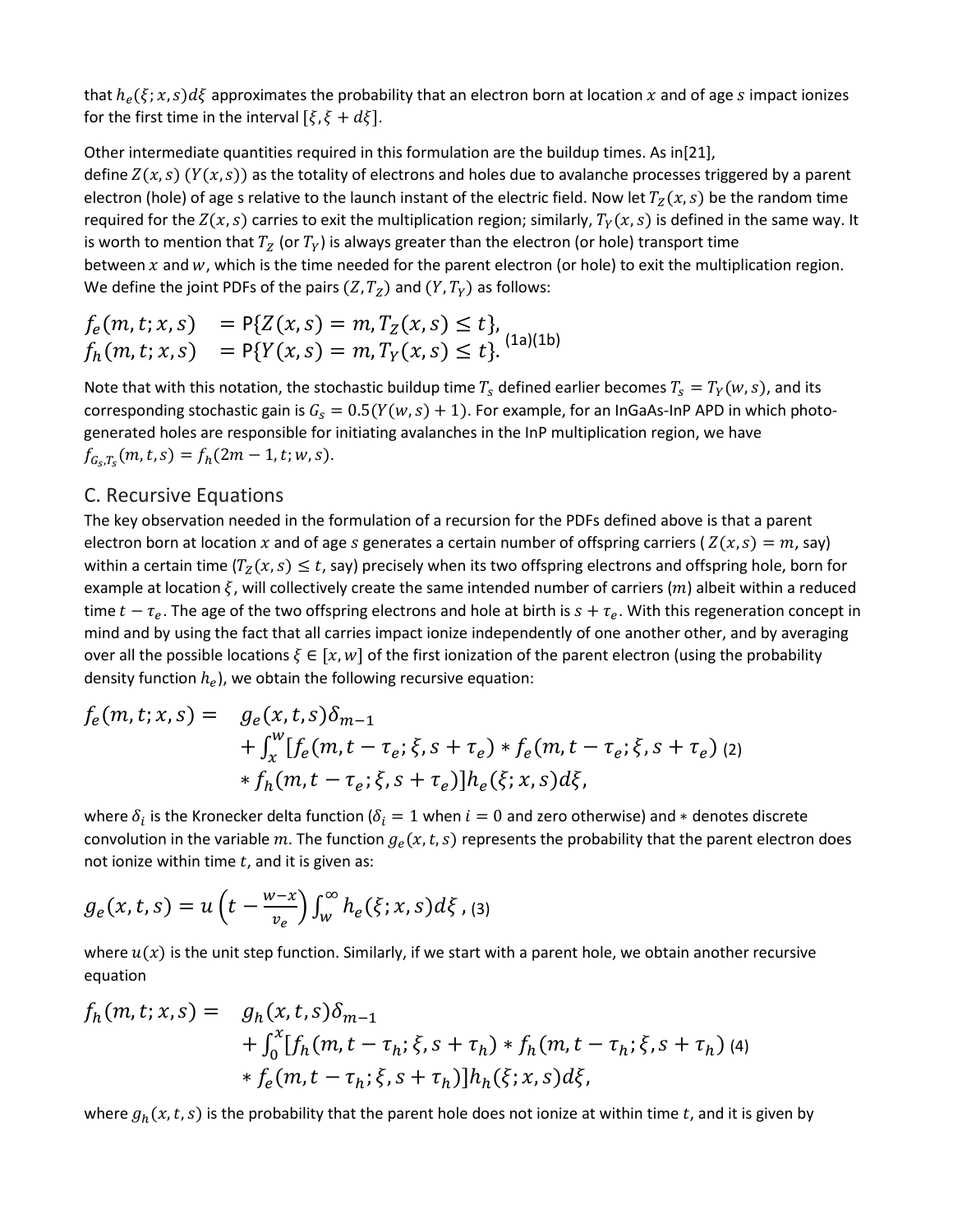$$
g_e(x,t,s) = u\left(t - \frac{w-x}{v_e}\right) \int_{w}^{\infty} h_e(\xi; x, s) d\xi
$$
 (5)

The coupled pair of recursive equations in  $(2)$  and  $(4)$ , which fully characterize the PDFs  $f_e$  and  $f_h$ , can be solved numerically to determine the joint PDF  $f_{G_S,T_S}(m, t, s)$ . However, the discrete convolution under the integrals can be simplified to multiplication using the z-transform properties. Let  $F_e(z, t; x, s)$  and  $F_h(z, t; x, s)$  be the ztransforms of  $f_e(m, t; x, s)$  and  $f_e(m, t; x, s)$  with respect to the variable m. More precisely, if we define

$$
F_e(z, t; x, s) = \sum_{k=0}^{\infty} f_e(k, t; x, s) z^k
$$
  
\n
$$
F_h(z, t; x, s) = \sum_{k=0}^{\infty} f_h(k, t; x, s) z^k,
$$
 (6a)(6b)

for all complex  $|z| \leq 1$ , then the discrete recursive equations defined in  $(2)$  and  $(4)$  can be simplified to

$$
F_e(z, t; x, s) = g_e(x, t, s)z + \int_x^w F_e^2(z, t - \tau_e; \xi, s + \tau_e) \times F_h(z, t - \tau_e; \xi, s + \tau_e) h_e(\xi; x, s) d\xi, F_h(z, t; x, s) = g_h(x, t, s)z + \int_0^x F_h^2(z, t - \tau_h; \xi, s + \tau_h) \times F_e(z, t - \tau_h; \xi, s + \tau_h) h_h(\xi; x, s) d\xi.
$$
 (7)

After solving the coupled recursive equations numerically over  $z = e^{-j\omega}(-\pi < \omega \le \pi)$ ,  $t \ge 0$ ,  $x \in$ [0, w] and  $s \in [0, Tb]$ , while using the time shifting and scaling properties of the z-transform, we obtain the ztransform (with respect to variable  $m$ ),  $F_{G_S,T_S}$ , of the joint distribution  $f_{G_S,T_S}$  of the random variables  $G_S$  and  $T_S$ . More precisely,

$$
F_{G_S,T_S}(z,t;s) = \sqrt{z} F_h(\sqrt{z},t;w,s)
$$
. (8)

The joint PDF can then be found by using the inversion formula  $[24]$ , i.e., by evaluating the z-transform on the unit circle and find its Fourier series coefficients

$$
f_{G_S,T_S}(m, t; s) = \frac{1}{2\pi} \int_{-\pi}^{\pi} F_{G_S,T_S}(e^{j\omega}, t; s) e^{-j\omega n} d\omega
$$
 (9)

## SECTION III. Numerical Calculation of the Age-Dependent Joint PDF of the Gain and Buildup Time

Consider an InGaAs-InP APD with a multiplication layer of width  $w = 200$  nm. The APD is dynamically biased with a sinusoidal reverse voltage of the form  $V_B(t) = B + C \sin (2\pi f_b t + \psi)$ , where  $f_b$  is the bit transmission rate, i.e.,  $f_b = 1/T_b$ , and  $T_b$  is the optical pulse window. The probability density functions of the free path,  $h_e(\xi; x, s)$  and  $h_h(\xi; x, s)$ , were calculated according to the dead-space multiplication theory (DSMT) as described in [21]. The calculation of the free path's probability density functions requires the knowledge of the ionization coefficients and ionization-threshold energies for the InP multiplication region, which can be extracted from [25]. Our main goal is to select the sinusoidal parameters for optimal receiver performance. As an example, the peak-to-peak and the DC parameters of the sinusoidal-biasing parameters were selected as  $B =$ 13V,  $C = 6V$  and  $\psi = 0$ . The sinusoidal-biasing period is equal to 5.5 transit times, which is equivalent to a data rate of  $f_b = 60$ Gb/s. The electron and hole saturation velocity are approximated as  $v_e = v_h = 0.67 \times 10^7$ cm/s.

We first solve numerically the coupled recursive equations  $(7)$  using a simple iterative method. Next, the joint PDF of the random gain and  $G_s$  and the random buildup time Tswere calculated from  $(9)$ . Fig. 2 shows examples of the age-dependent joint PDF  $f_{G_s,T_s}(m,t,s)$  calculated for different values of the age variable,  $s=0$ ,  $s=$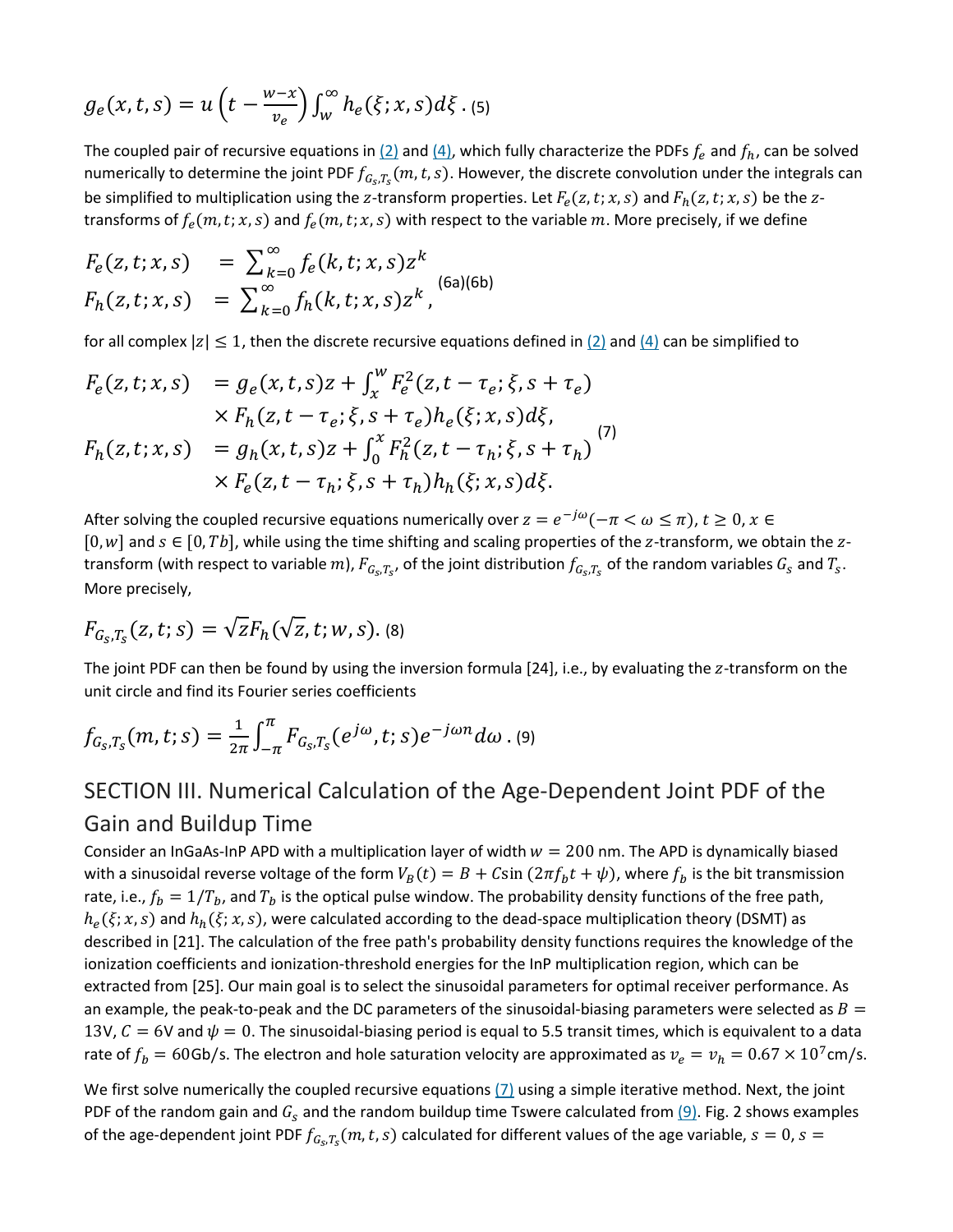$T_b/4$  and  $s = 3T_b/4$ . The hole transit time is simply  $w/v_h = 3.0$ ps. The correlation between the gain and the buildup time is clear from the joint PDF plots in agreement with the behavior of the static bias case [15]. The numerical calculations show that the arrival time of the incident photon to the multiplication region,  $s$ , plays a key role in the distribution function, a property that is heavily exploited in reducing the buildup time for optical receivers by adjusting the arrival time, s, of the incident photon relative to dynamic-bias cycle. For instance, by examining the shape of the PDF, the age-dependent joint PDF of an avalanche triggered by a photon arrived at the beginning of the pulse ( $s = 0$ ), is expected to have a higher mean gain (E[ $G<sub>s</sub>$ ]) and longer mean buildup time (E[T<sub>s</sub>]) compared to a photon arrived at a later time (e.g.,  $s = 3T_b/4$ ).



**Fig.** 2. Joint PDF fGs, Ts of the stochastic gain  $G_s$  and the stochastic buildup time  $T_s$  for an InP APD with a 200-nm multiplication layer. Fig. 2(a)–(d) correspond to different initiating parent hole of age  $s = 0$ ,  $s = 0.25T_b$ ,  $s =$  $0.5 T_b$  and  $s = 0.75 T_b$ , respectively. The reverse dynamic voltage bias is of the form  $V_b(t) = 13 + 100$ 6sin  $(2\pi t / T_b)$ , where  $T_b$  is the bit duration with  $1/T_b \approx 60$ Gb/s.

In order to better understand the effect of the incident photon's arrival age,  $s$ , the probability mass function (PMF) of the stochastic gain  $G_s$  can be found by taking the limit of the joint PDF as  $t$  approaches infinity, i.e.,  $f_{G_S}(m,s) = \lim_{t\to\infty} f_{G_S,T_S}(m,t,s)$ . The result is shown in Fig. 3(a). Furthermore, the cumulative distribution function (CDF) of the stochastic buildup time  $T_s$  [Fig. 3(b)] as a function of the age, s can be found as follows:  $F_{T_S}(t,s) = \sum_{m=1} f_{G_S,T_S}(m,t,s)$ ∞  $f_{G_s,T_s}(m,t,s)$ . Fig. 3(a) shows a high mean for the gain (accompanied by a larger spread) at the beginning of the period (at  $s = 0$ ) and decreases to unity when s is around 70% of the bit period  $T_b$ . Moreover, the CDF of the buildup time shows a similar behavior in Fig. 3(b), where the expected buildup approaches a unit of transit time when the age, s is around  $0.7T<sub>b</sub>$ . Recall that the minimum possible buildup time is the hole transit time  $w/v_h$ , i.e.,  $P{T_s \le 1} = 0$ . This feature is observed in Figs. 2 and 3(b).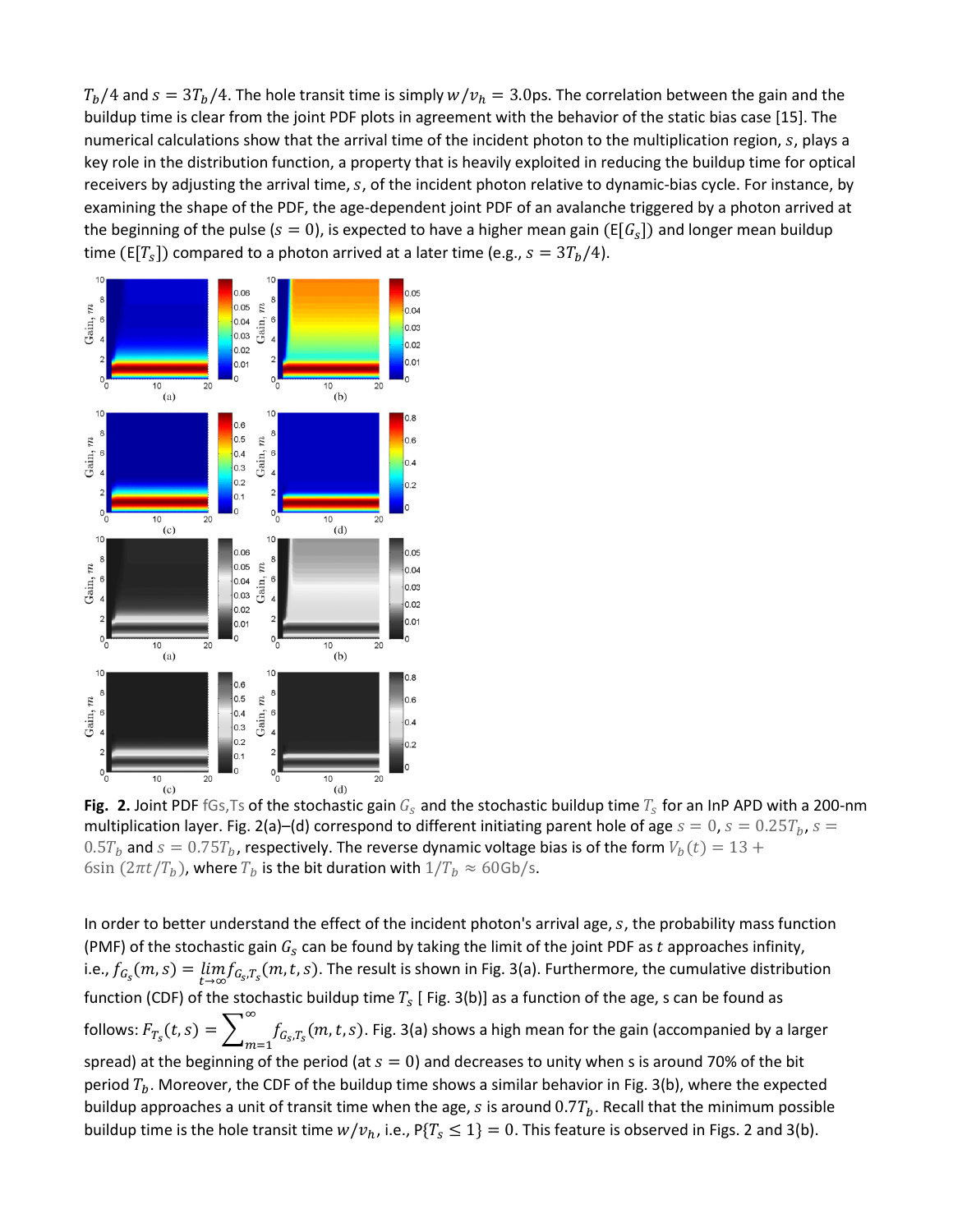

Fig. 3. Marginal distributions of the stochastic gain,  $G_S$  and the stochastic buildup time,  $T_S$ . (a) Marginal probability mass function (PMF) of the age-dependent stochastic gain,  $G_S$ , as a function of the initiating hole age, s (in bit duration window,  $T_b$ ). (b) Marginal cumulative distribution function (CDF) of the age-dependent stochastic buildup time,  $T_s$ , as a function of the initiating hole age,  $s$  (in bit duration,  $T_b$ ).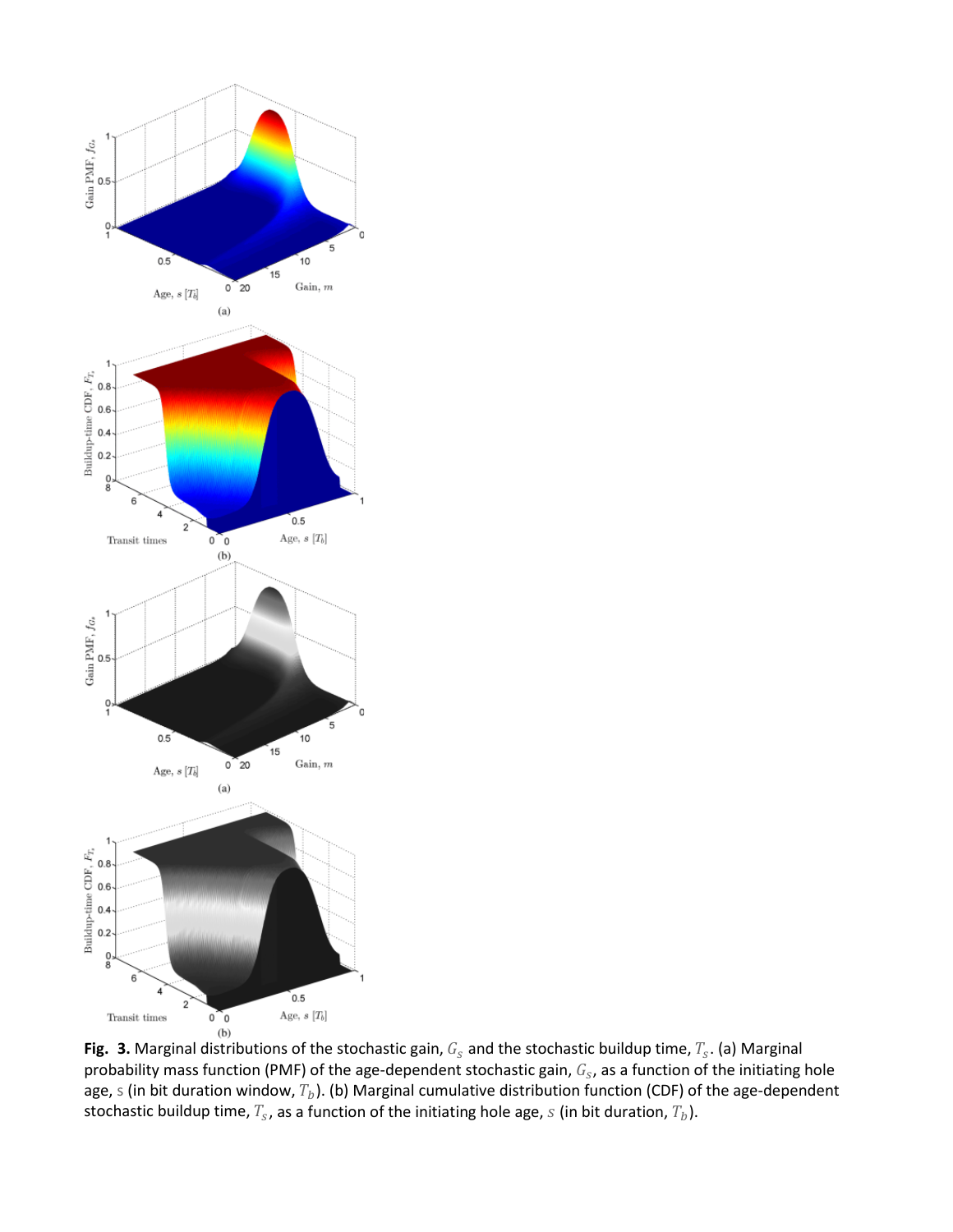

Fig. 4. Calculated age-dependent impulse response function under a sinusoidal dynamic bias for different ages (photon arrival time). The dynamic-biasing parameters used are:  $B = 13V$ ,  $C = 6V$ , and  $\psi = 0$ .

For this example, the average gain calculated by Hayat and Ramirez [21] for this particular receiver is 28. The marginal density function of the gain (obtained by integrating the joint PDF over the buildup time) yields the mean of 26.7, which is in good agreement with the previous results found in [21].

We next use the joint PDF of  $G_s$  and  $T_s$  to calculate the statistical properties of the impulse-response function and investigate the effect of the dynamic reverse bias on ISI and receiver performance in high-speed digital receivers.

### SECTION IV. Mean Impulse-Response Function

In this section, we introduce a novel model for the mean impulse-response function that facilitates the calculation of the receiver statistics once the age-dependent joint PDF of the gain and the buildup time has been determined. For the constant reverse bias, the mean impulse response,  $i(t) = E[I(t)]$ , and its second moment,  $i_2(t) = E[I^2(t)]$ , are known to decay exponentially at the same rate [26]. The calculation of the agedependent impulse response function in the case of the dynamic bias is shown in Fig. 4 for different values of the age variable s. These curves were obtained by solving Eqs[.\(10a\)](https://ieeexplore.ieee.org/document/#deqn10a) and [\(10b\)](https://ieeexplore.ieee.org/document/#deqn10b) in [21] numerically using the method of iterations. Fig. 4 shows that the tail of the impulse response can be approximated by a decaying exponential function with a constant average rate,  $b$ . It is clear from the numerical calculations that the average decay rate,  $b$ , is independent of the carrier age, i.e., regardless of the arriving time of the photon with respect to the dynamic electric field the impulse response function decays at the same average rate. Moreover, the fluctuations in the tail can be ignored because we are interested in the asymptotic behavior of the impulse response, where the average decay rate exponent dominates the bounded sinusoidal fluctuations, i.e.,  $e^{-bt+\delta\sin{(\omega_b t)}} \approx e^{-bt}$  when t is large. With this in mind, we approximate the mean and the second moment of the impulse response as follows:

$$
i(t,s) \approx a_s e^{-b(t-s)} u(t-s)
$$
 (10a)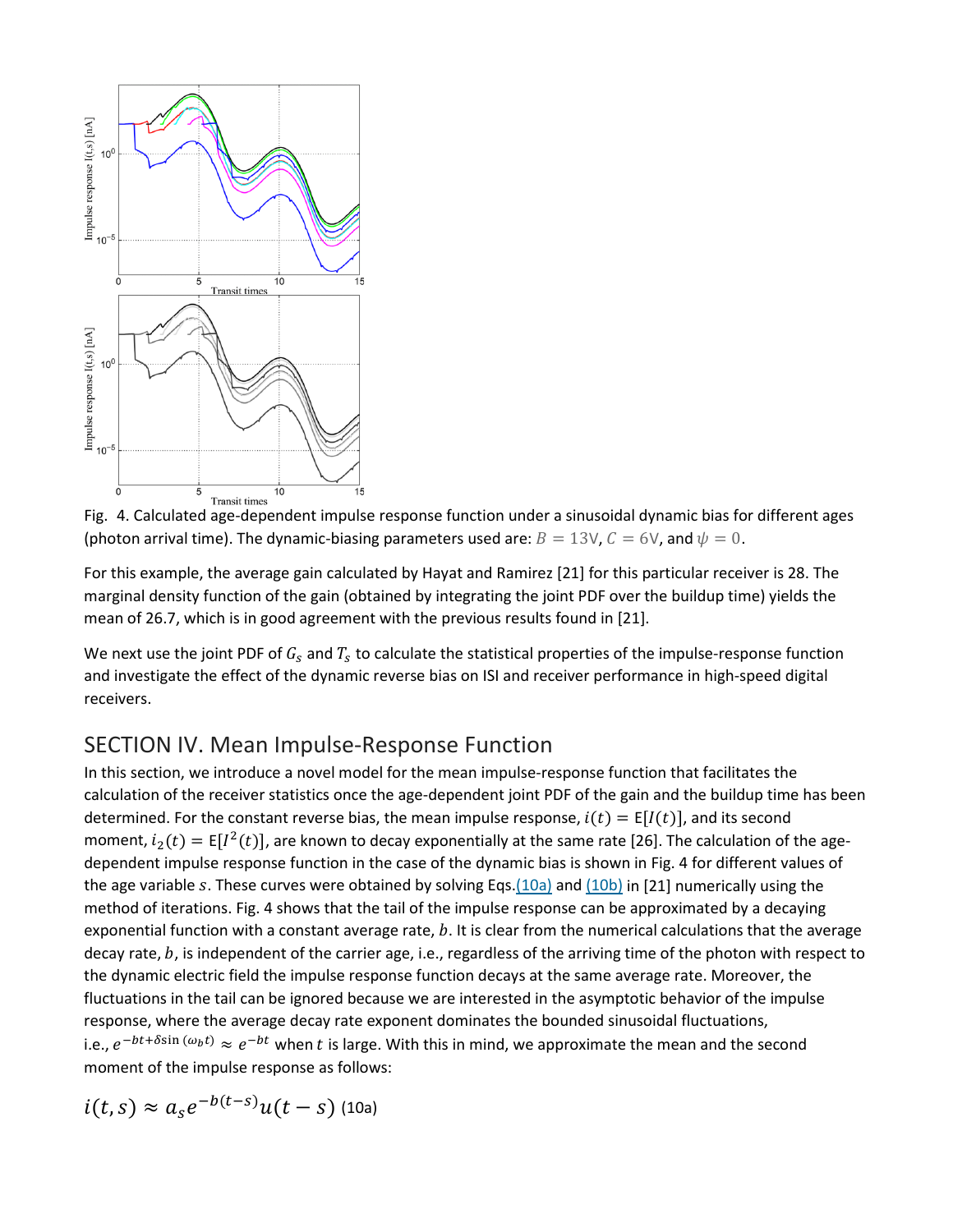and

$$
i_2(t,s) \approx c_s e^{-b(t-s)} u(t-s)
$$
, (10b)

where  $a_s$  and  $c_s$  are age-dependent coefficients to be determined and b represents the average decaying rate of the impulse response tail. To see the effect of the dynamic biasing scheme on the ISI, we calculated the mean pulse-response function by integrating the age-dependent impulse responses over the age variable s in the interval  $[0, T_h]$ . Fig. 5 shows the calculated mean pulse response of a 200 nm multiplication region InP-based APD, when it is illuminated by a rectangular non-return-to-zero (NRZ) pulse. For simplicity, in this example we assume a uniformly distributed random stream of photons. Two cases are considered: sinusoidal dynamic bias and a constant reverse bias. In this example the width of the optical pulse is 16.5 ps (consistent with 60-Gb/s NRZ bit stream). The reduction in the tail of the pulse response in the dynamic-bias case is clearly evident compared with that for the constant-bias case.The total mean gain generated by the pulse under dynamicbiasing is 27 and its bandwidth is 80 GHz, giving rise to an average GBP (i.e., the GBP averaged over the age variable sin the interval [0,  $T_b$ ]) of 2,161 GHz, which is compared to 437 GHz in the constant-bias case as pointed out in [21]. This shows that a dynamically biased APD can increase the pulse-response gain-bandwidth product of an APD by a factor of 5.



**Fig. 5.** Calculated time response to an 16.5-ps rectangular optical pulse of dynamically biased APD, with a sinusoidal-dynamic bias function as shown, and a conventional InP APD. A five-fold enhancement in the GBP is predicted.

By overlaying sweeps of different segments of a long data stream, an eye diagram can be simulated. We consider  $2^{13} - 1$  NRZ bits with a pulse width of 25 ps as in a 40-Gb/s NRZ bit stream. Fig. 6 shows the simulated eye diagram of the 200 nm multiplication region APD, once with the sinusoidal dynamic-field (upper plot) and once with the static reverse bias (lower plot). We observe that in the presence of channel noise, the eye opening of the sinusoidal-bias case is wide open compared to that for the static-bias case. This shows that dynamically biased APD can increase the receiver performance substantially compared to the same APD operated under the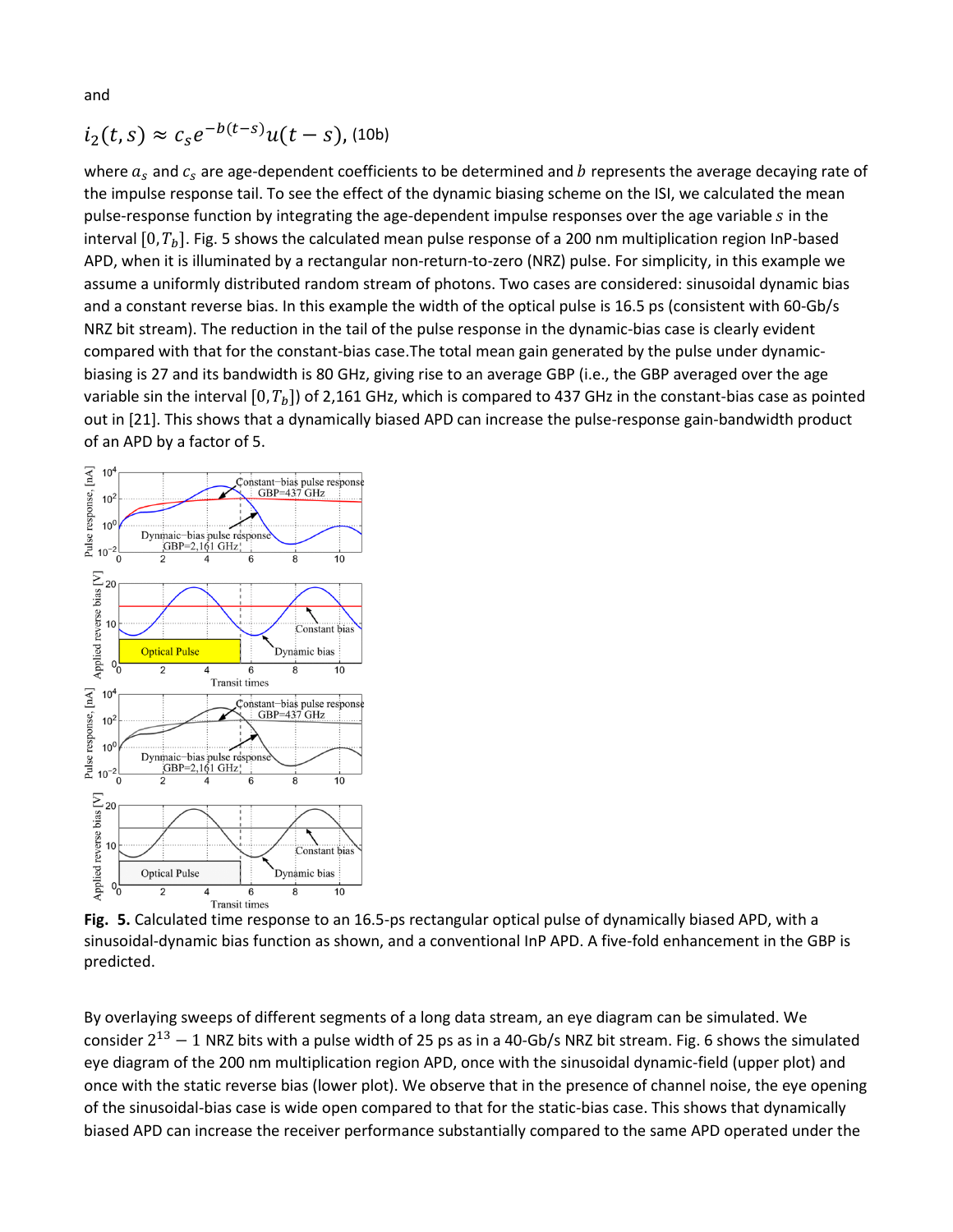conventional static biasing scheme. Note that, the shape of the eye diagram for dynamic-bias case is different from that of the conventional OOK NRZ. This result is expected since dynamic biasing provides strong avalanche current in the early phase of the optical-pulse window followed by a much weaker impact ionization that terminates the avalanche current with high probability before the start of next bit. This can also be realized in the logarithmic plot of the pulse response depicted in 5.



**Fig. 6.** Receiver eye diagram of a 200 nm InP dynamically biased APD (upper plot) compared to the traditional constant-biasing APD (lower plot) for an OOK communication system operating at 40 Gb/s.

Our next step is to explore the physical meaning of the age-dependent coefficients,  $a_s$  and  $c_s$  and the decay rate b introduced in  $(10)$ [. Following](https://ieeexplore.ieee.org/document/#deqn10b) [15], we approximate the stochastic impulse-response,  $I(t, s)$  by a specified shape function that is parameterized by the age-dependent random gain  $G_s$  and the age-dependent random buildup time  $T_s$ . An example of such a function is the rectangular random-duration (RD) with random height  $qG_s/T_s$  and random duration  $T_s$ , where q is the electronic charge. Note that the area under this function is  $qG<sub>s</sub>$ . The randomness in the impulse-response functions area represents the gain uncertainty and the randomness in its duration represents the uncertainty in the buildup time. This parametric approach for representing the stochastic impulse-response function significantly simplifies the complexity of the impulseresponse function while maintaining the key features that govern the random gain, the excess-noise and speed properties of the APD. (Non-rectangular shape functions have also been considered [15].) Therefore,

$$
\int_{S}^{\infty} i(t,s)dt \approx \int_{S}^{\infty} a_{s}e^{-b(t-s)} = \frac{a_{s}}{b} \text{ and}
$$
  
\n
$$
\mathsf{E} \quad \left[ \int_{S}^{\infty} I_{p}(t,s)dt \right]
$$
\n
$$
\approx \mathsf{E} \left[ \int_{S}^{\infty} q \frac{a_{s}}{T_{s}} (u(t-s) - u(t-s-T_{s})) dt \right] = q\mathsf{E}[G_{s}],
$$
\n(11)(12)

and by equating the above two equations, we conclude that  $a_s = qb\mathsf{E}[G_s]$ . Unlike the static-bias case, the statistics of the buildup time and gain of an APD operating under dynamic reverse bias will vary cyclically with time with a period equal to the dynamic field period; therefore,  $a_s$  is periodic in  $s$  with a period equal to bit duration and to the dynamic reverse voltage period  $T_b$ . Similarly, the parameter  $c_s$  of the second moment,  $i_2(t, s)$ , can be found as follows: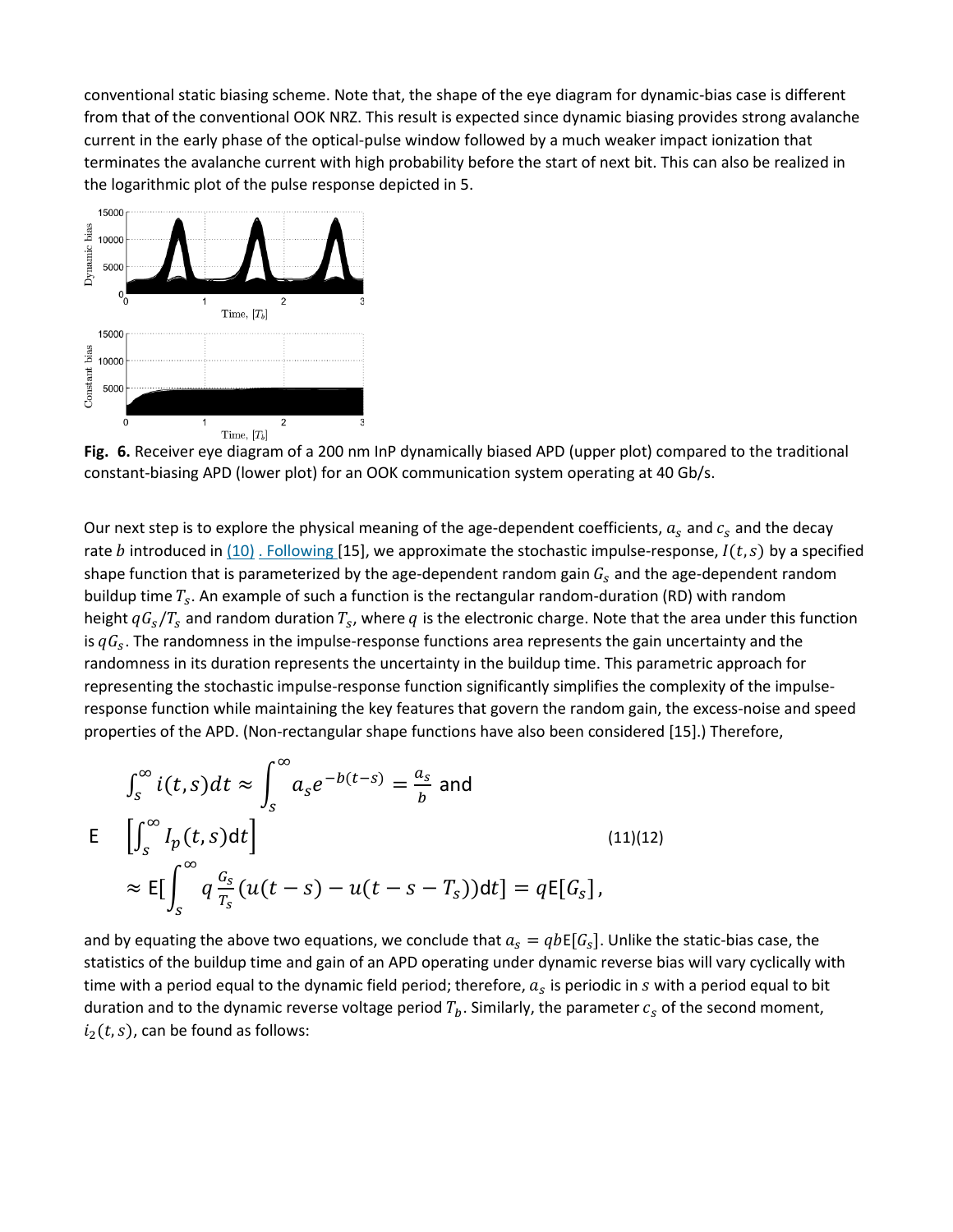$$
\int_{S}^{\infty} i_{2}(t,s)dt \approx \int_{S}^{\infty} c_{s}e^{-b(t-s)} = \frac{c_{s}}{b} \text{ and}
$$
  
\n
$$
\mathsf{E} \quad \left[ \int_{S}^{\infty} I_{p}^{2}(t,s)dt \right]
$$
\n
$$
\approx \mathsf{E} \left[ \int_{S}^{\infty} q^{2} \frac{G_{s}^{2}}{T_{s}^{2}} (u(t-s) - u(t-s-T_{s}))dt \right] = q^{2} \mathsf{E} \left[ \frac{G_{s}^{2}}{T_{s}} \right].
$$
\n(13)(14)

As a result,  $c_s = q^2 b \mathsf{E} [G_s^2 / T_s].$ 

We now proceed to characterize the decay rate,  $b$ . By comparing the exact expressio[n\(30\)](https://ieeexplore.ieee.org/document/#deqn30) and its simplification [\(31\)](https://ieeexplore.ieee.org/document/#deqn31) for the photocurrent variance, as derived in theAppendix, we can relate the decay rate to the statistics of the impulse response  $G_s$  and  $T_s$  as follows:

$$
b = \frac{2 \int_0^T b E[G_S^2 / T_S] ds}{\int_0^T b E[G_S^2] ds}.
$$
 (15)

We note that for a static-bias case, the dependence on the age variable s will be absent in  $G_s$  and  $T_s$ , and the parameters  $a_s$ ,  $c_s$ , and b of the approximated impulse response statistics collapse to their static-field counterparts reported in [15] [Eqs.  $(11)$ ,  $(26)$  and $(29)$ ]. In the next section, we use the impulse-response-function approximations described above to determine the receiver performance of an APD operating with a dynamically reversed bias. We particularly investigate the effect of the different bias settings (DC level, peak-to-peak value and phase) on the receiver BER.

### SECTION V. Receiver Performance Analysis Under Dynamic Reverse Biasing

In this section, we develop expressions for the statistics of the output of an APD-based integrate-and-dump receiver operating under dynamic biasing. We will consider an arbitrary past bit-pattern of length  $L$  bits and calculate the mean and the variance of the photocurrent and the receiver output conditional on the value of the current bit while taking into account the ISI contributions from past bits. This is done by adding up the contributions from the past bits in the pattern to the present bit. Next, by averaging over all possible past bitpatterns, we determine the average BER. The analysis developed here offers closed-form expressions for the mean and variance of a dynamically biased APD receiver's output, with well-defined parameters that capture ISI, Johnson noise and the APD's speed.

#### A. Output of the Integrate-and-Dump Receiver

Consider a modulated optical photon stream with a bit duration  $T_b$ . The photocurrent generated by the dynamically biased APD is fed into a bit integrator that is synchronized with the optical stream. Let  $\Gamma_n$  be the integrate-and-dump receiver output when the nth past bit is "1" and all other past bits are "0" (including the present bit). The mean of the receiver output can be expressed as

$$
\langle \Gamma_n \rangle = \phi \int_0^{T_b} \int_{-nT_b}^{-(n-1)T_b} i(t,s) ds dt, \text{(16)}
$$

where  $\phi$  is the average photon absorption rate by the detector. Note that, the average photon absorption rate can be defined as  $\phi = \eta \Phi$ , where  $\eta$  is the quantum efficiency of the APD defined as the probability that a single photon incident generates an impulse response and  $\Phi$  is the photon flux incident on the photodetector. Using the parametric model of the mean impulse response described in Section IV, the mean of the nth bit photocurrent output can be shown to be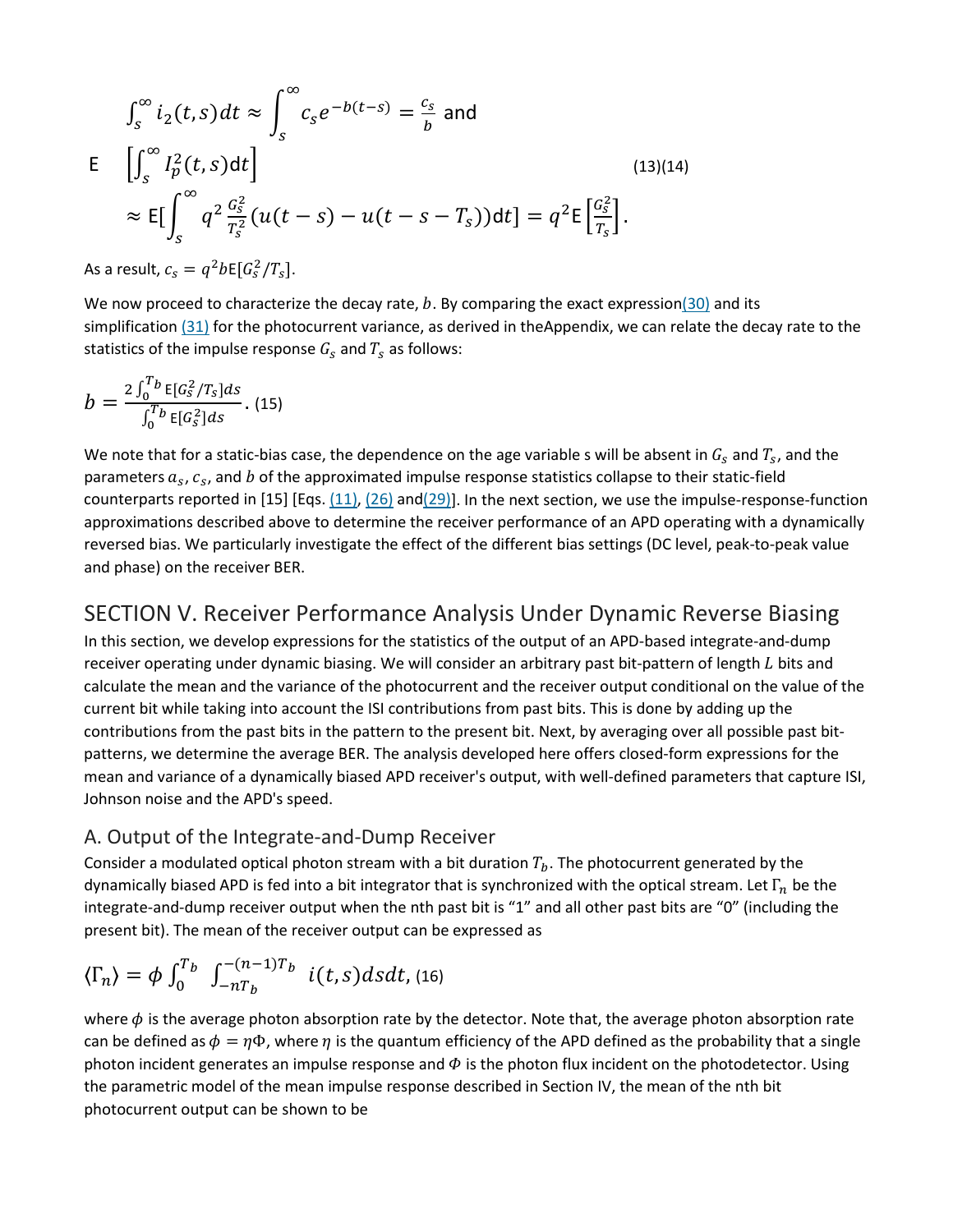$$
\mu_n = \langle \Gamma_n \rangle = \frac{\phi e^{-nbT_b}}{b} (e^{bT_b} + e^{-bT_b} - 2) \sum_{k=-\infty}^{\infty} \frac{A_k}{j2\pi k f_b + b'}
$$

where the  $A_k$ 's are the Fourier series coefficients of the periodic function  $a_s$  with  $A_k = T_b^{-1} \int_0^{T_b} a_s e^{-j2\pi ks/T_b} ds$ . To calculate the variance of  $\Gamma_n$ , we undertake a cyclostationary stochastic analysis shown in the Appendix. This results in

$$
\sigma_{\Gamma_n}^2 = \frac{2\phi}{b^2} e^{-nbT_b} (e^{bT_b} - 1)(1 - e^{-bT_b} - bT_b e^{-bT_b}) \times \sum_{k=-\infty}^{\infty} \frac{c_k}{b + j2\pi k f_b},
$$
\n<sup>(17)</sup>

where  $C_k$ 's represent the Fourier series coefficients of the periodic function  $c_s$  with  $C_k =$  $T_b^{-1} \int_0^{T_b} c_s e^{-j2\pi k f_b s} ds$ . Now consider an arbitrary past bit pattern,  $I_j$ , of length  $L$  representing the transmitted information. The bit-length parameter,  $L$ , can be chosen to be sufficiently large to capture all the previous bits that has significant impacts on the current output; an appropriate value of  $L$  can be determined in practice by trial and error. To calculate the mean of the receiver output for the bit pattern  $I_j$  when the present bit is zero, we add up the contributions from each non-zero past bits in the pattern, which yields the expression

$$
\mu_{\Gamma|0}(I_j) = \sum_{n=1}^{2^L} u_n(I_j) \mu_n \,, \text{(18)}
$$

where  $u_n(I_i)$  is 1 when the nth bit in the pattern  $I_i$  is a "1" bit and  $I_i$  is 0 otherwise.

Similarly, one can calculate the variance of the receiver output associated with the pattern  $I_i$  while conditioning on the first bit being 0 bit by adding up the contributions from the non-zero past bits as well as contribution from Johnson noise and obtain

$$
\sigma_{\Gamma|0}^2(I_j) = \sum_{n=1}^{2^L} u_n(I_j) \sigma_{\Gamma_n}^2 + \sigma_j^2 \, . \, (19)
$$

Next, the mean and variance of the receiver output when the present bit is 1 are found by adding the contributions from the photons in the present bit to  $\mu_{\Gamma|0}$  and  $\sigma_{\Gamma|0}^2$ , respectively. The contribution to the mean of the receiver output from the photons available in the present bit (for  $n = 0$ ) is

$$
\mu_0 = \phi \int_0^{T_b} \int_0^t i(t,s)dsdt = \phi \frac{A_0}{b^2} (bT_b - 1 + e^{-bT_b})
$$
  
+ 
$$
\phi \sum_{\substack{k=-\infty \\ k \neq 0}}^{\infty} \frac{A_k}{b(j2\pi k f_b + b)} (e^{bT_b} - 1).
$$
 (20)

View Source The contribution to the variance of the receiver output from the photons available in the present bit is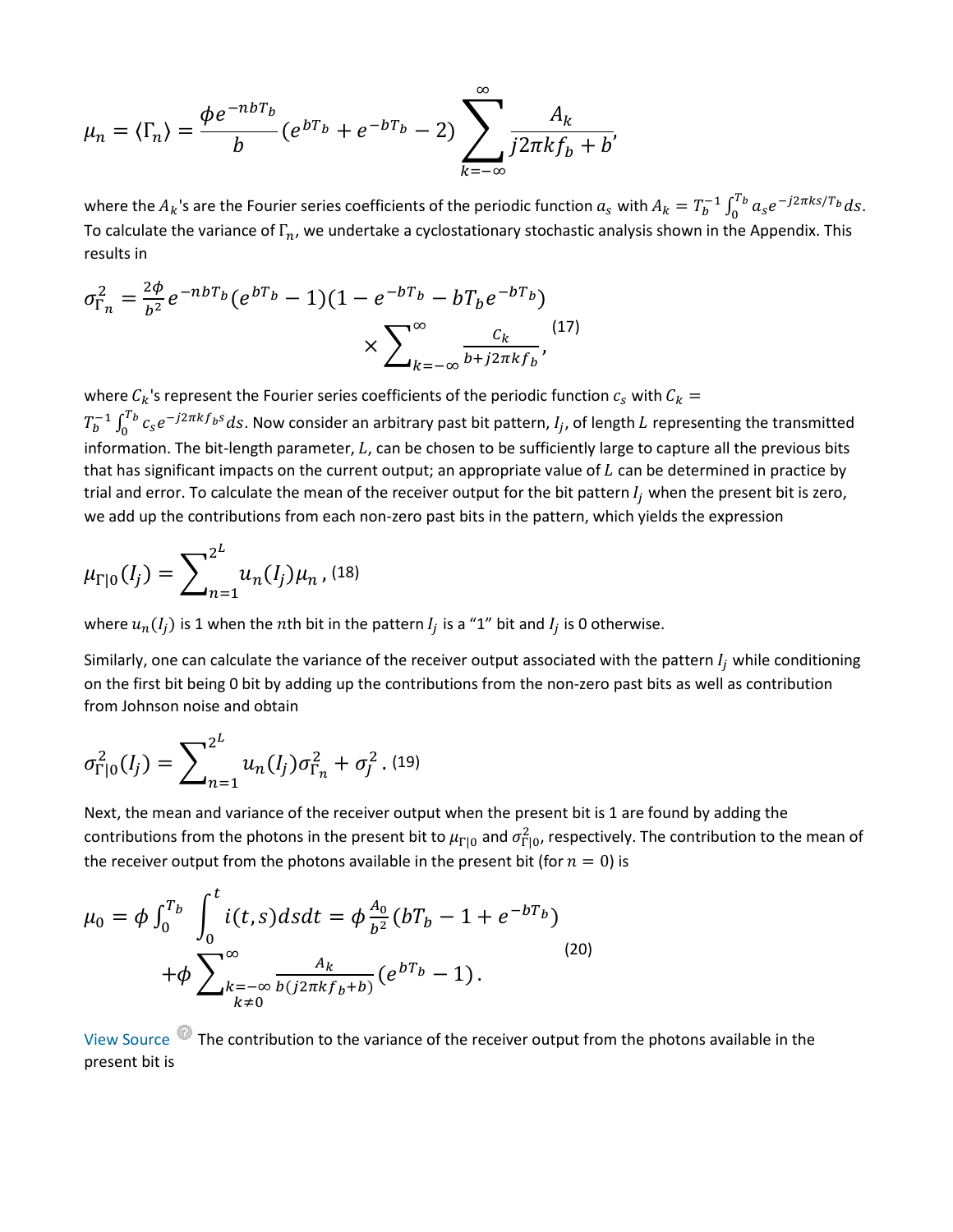$$
\sigma_0^2 = \phi \int_0^{T_b} \int_0^{T_b} \int_0^{t_1 \wedge t_2} R_I(t_1, t_2, s) ds dt_1 dt_2
$$
  
\n
$$
= \phi \frac{2C_0}{b^3} [bT_b + bT_b e^{-bT_b} + 2e^{-bT_b} - 2] + \sum_{\substack{k=-\infty \\ k \neq 0}}^{\infty} \frac{2\phi C_k}{b + j2\pi f_b k}
$$
  
\n
$$
\times \left[ \frac{e^{-bT_b} - 1}{b(b + j2\pi f_b k)} + \frac{bT_b e^{-bT_b} + e^{-bT_b} - 1}{b^2} \right].
$$

Finally, when we combine  $\mu_0$  and  $\sigma_0^2$  with the contribution from the previous bits ( $\mu_n$  and  $\sigma_n^2$  for  $n=1,2,...$ ), we obtain the mean and the variance of the receiver output associated with the pattern  $I_i$  conditioning on the present bit being 1. More precisely,

$$
\mu_{\Gamma|1}(I_j) = \mu_{\Gamma|0}(I_j) + \mu_0, (21)
$$

and

$$
\sigma_{\Gamma|1}^2(I_j) = \sigma_{\Gamma|0}^2(I_j) + \sigma_0^2. (22)
$$

A common approximation for the receiver output is the Gaussian distribution [27]. By conditioning on the transmitted bit, the conditional distribution of the receiver output for a specific pattern  $I_i$ , is assumed to be Gaussian with mean  $\mu_{\Gamma | i}(I_j)$  and variance  $\sigma^2_{\Gamma | i}(I_j)$  for  $i\in\{0,1\}.$  Therefore, for every pattern,  $I_j$ , the patternspecific BER is

$$
\text{BER}(I_j) = \frac{1}{4} \left[ \text{erfc}(\frac{\theta - \mu_{\Gamma|0}(I_j)}{\sigma_{\Gamma|0}\sqrt{2}}) + \text{erfc}(\frac{\mu_{\Gamma|1}(I_j) - \theta}{\sigma_{\Gamma|1}\sqrt{2}}) \right],
$$

where  $\theta$  is the decision threshold. In practice,  $\theta$  is optimized to minimize the overall BER. In the next section, we show an efficient method to determine  $\theta$ . By assuming an equiprobable distribution on the past bits, the overall BER is calculated by averaging over all possible bit patterns. More precisely,

$$
BER = \frac{1}{2^L} \sum_{j=1}^{2^L} BER(I_j)
$$
. (23)

#### B. The Decision Threshold,  $\boldsymbol{\theta}$

The derivation of the BER expressions involves the computation of the decision threshold,  $\theta$ , i.e., the optimized threshold that minimizes the overall BER. The optimal decision threshold can be characterized analytically by setting the derivative of the BER with respect to the decision threshold to zero. As a result, we obtain



Unfortunately, the obtained result cannot be solved analytically; however, the optimal decision threshold can be determined numerically by means of an exhaustive search. Here we report a convenient analytical approximation to the optimal threshold. Let  $I = \arg\max_{I_j} \mu_{\Gamma|0}(I_j)$  and  $\underline{I} = \arg\min_{I_j} \mu_{\Gamma|1}(I_j)$ . It is clear that the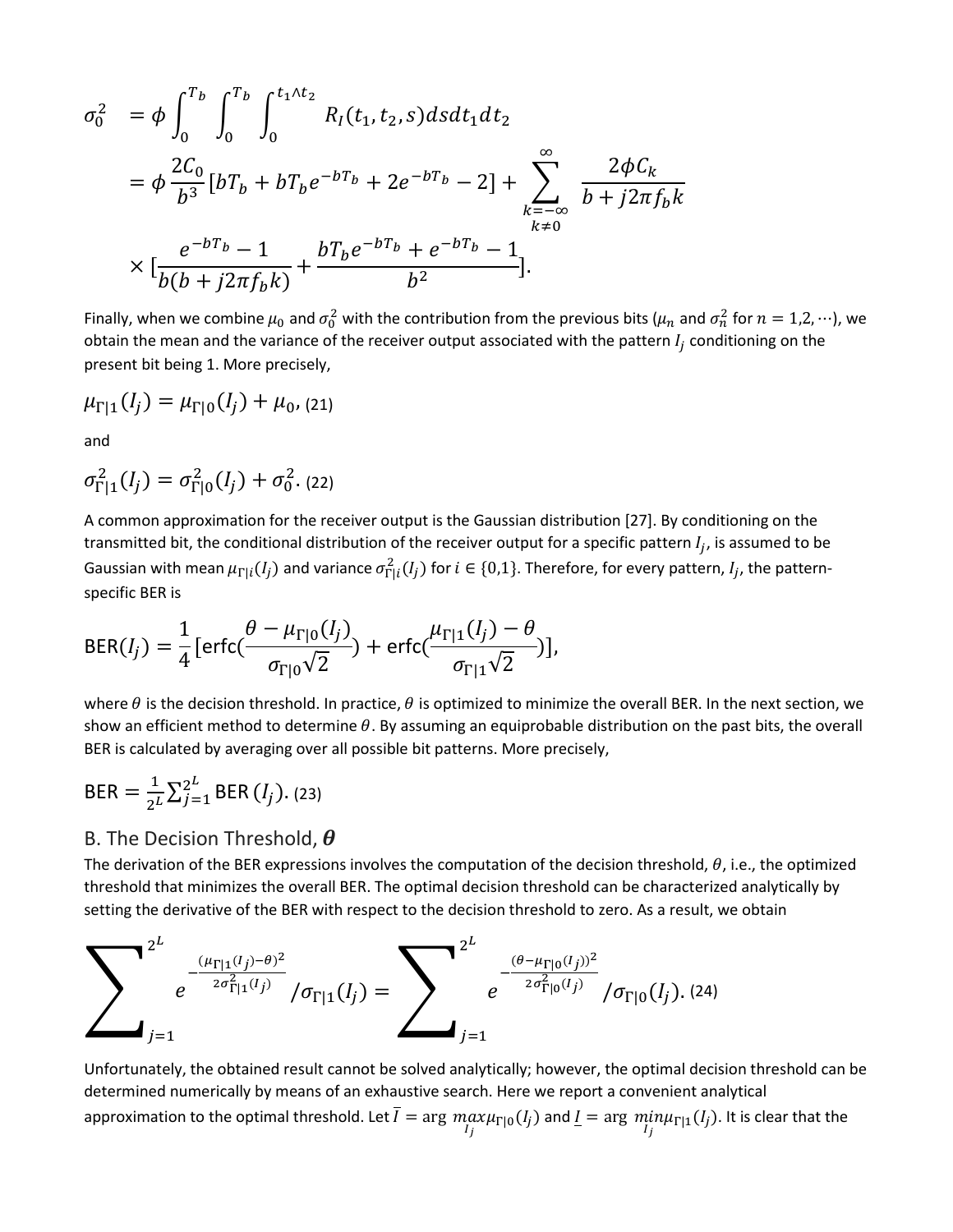left hand side of<u>(24)</u> is dominated by the exponent  $(\mu_{\Gamma|1}(L) - \theta)^2/2\sigma_{\Gamma|1}^2(L)$  and the right hand side is

dominated by  $(\theta-\mu_{\Gamma|0}(\bar{I}))^2/2\sigma_{\Gamma|0}^2(\bar{I})$ . Thus, by equating the dominant terms, the decision threshold  $\hat{\theta}$  can be approximated by

$$
\overset{\wedge}{\theta} = \frac{\sigma_{\Gamma|0}(\bar{I})\mu_{\Gamma|1}(\underline{I}) + \sigma_{\Gamma|1}(\underline{I})\mu_{\Gamma|0}(\bar{I})}{\sigma_{\Gamma|0}(\bar{I}) + \sigma_{\Gamma|1}(\underline{I})}.
$$
(25)

Note that  $\bar{l}$  and  $I$  represent the worst two-bit-pattern scenarios on the BER when the present bit is "0" and "1,"

respectively. The analytical decision threshold approximation,  $\hat{\theta}$ , is the intersection of the conditional probability density functions for these two worst bit-pattern scenarios.

### SECTION VI. BER and Receiver-Sensitivity Results Under Dynamic Biasing

As before, we consider an InP-based APD with 200 nm multiplication layer. The transmission rate is 60 Gb/s. From the statistical analysis of the gain and buildup time derived in Section II, we calculate all the parameters of the model, which are summarized in Table I. Note that the statistics of the stochastic gain,  $G_s$ , and buildup time,  $T_s$ , are averaged over all possible arrival ages of the incident photon, s.

| $E[G_{S}]$ | 27.46                  | $3.689 \times 10^3$     |
|------------|------------------------|-------------------------|
|            | 2.915×10 <sup>14</sup> | $1.580\times10^{11}$    |
|            | $4.402\times10^{-18}$  | 7.482x10 <sup>-24</sup> |

**TABLE I** Avalanche Process Statistics of an InP APD

| $E[G_s]$       | 27.46                   |    | $3.689 \times 10^{3}$   |
|----------------|-------------------------|----|-------------------------|
| $\sim$ 2       | $2.915 \times 10^{14}$  |    | $1.580 \times 10^{11}$  |
| A <sub>0</sub> | $4.402 \times 10^{-18}$ | ن. | $7.482 \times 10^{-24}$ |

In order to obtain the Johnson-noise level, we obtained the input noise current density,  $i_n$ , and bandwidth,  $B_{TIA}$  of the transimpedance amplifiers (TIAs) reported in [16]. The average of  $i_n$  for each transmission speed was fitted linearly to obtain the average,  $i_n$  as a function of transmission speed. The fit yielded the equation  $i_n = 4.81 \times 10^{-10} R_b + 5.87 pA/\sqrt{Hz}$ . Similarly, by fitting the average of  $B_{TIA}$  against transmission speed, we obtained the average  $B_{TIA}$  as a function of transmission speed, given by  $B_{TIA}$  = 0.91 $R_b$ GHz. Using these averaged  $i_n$  and  $B<sub>TIA</sub>$  values, we were able to obtain the average Johnson-noise levels,  $\sigma_i$ , as a function of transmission speed using the formula  $\sigma_i = (\sqrt{B_{TIA} i_n^2/q})(1/R_b)$ .

As for the benefits of dynamic biasing on the BER, our numerical calculations predict an improvement by a factor of  $10^6$ . For example, as shown in Fig. 7, assuming an average of 600 photons per pulse, our calculations show that the BER is 0.2 when using the traditional static biasing scheme at a transmission speed 60 Gb/s, which is way beyond the speed of this APD. On the other hand, if we use a dynamic biasing (DC level  $= 13V$ , 12 V peakto-peak AC component with the sinusoids lagging the bit by 0.73 bit period), then the BER associated with the same APD operated at 60 Gb/s can be reduced astonishingly to  $10^{-6}$ . These parameters were chosen, in part, so that the static and dynamic biasing schemes are equivalent from the average multiplication gain perspective. The average gain in our example is approximately 26 for all the peak-to-peak reverse bias voltages in Fig. 7. With that said, it is important to note that the benefit of sinusoidal basing is dependent upon the time offset between the optical pulse and the dynamic bias, as Fig. 7 shows. Fortunately, the optimal performance appears to be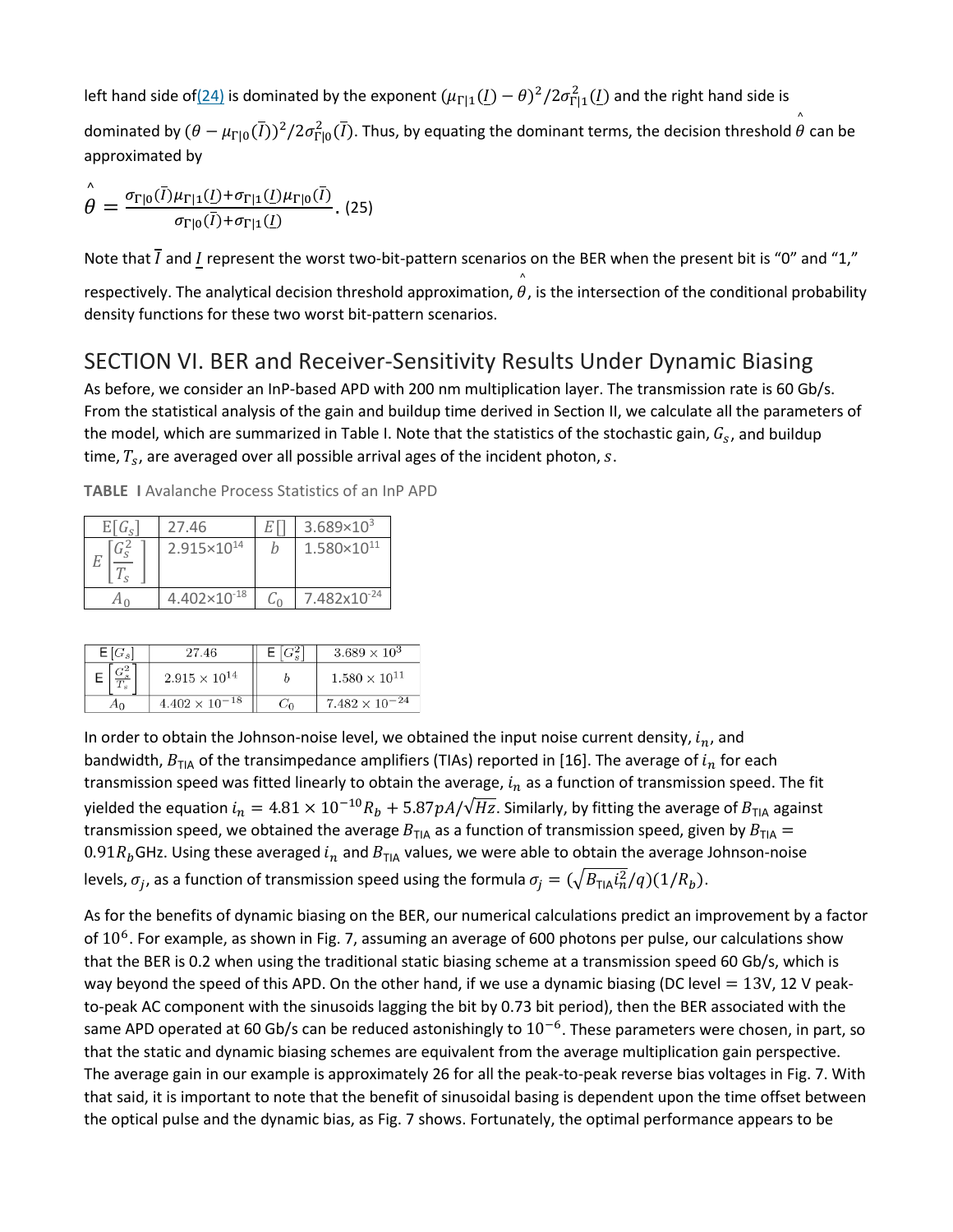robust with respect to errors in the offset if such errors occur in the implementation stage of the dynamic biasing. For example, an error of ±13% from the optimal phase lagging (between 0.6 and 0.86 bit period) guarantees a BER less than  $10^{-5}$  for the receiver operating under dynamic bias with a 12 V peak-to-peak bias swing.



**Fig. 7.** Dependence of the BER of an InP-based APD with 200 nm multiplication width on the time delay between the optical piulse and the sinusoidal bias. Different peak-to-peak swings are shown. The average gain in all cases is approximately 26.

The BER calculated in Fig. 7 uses the approximated threshold  $\overset{\circ}{\theta}$  described earlier. However, the optimal BER can be found numerically using the conditional probability density functions of the receiver output. We compared the approximated decision threshold  $\overset{\circ}{\theta}$  with the numerical optimized BER. The results show that the BER found using the approximated decision threshold,  $\overset{\circ}{\theta}$ , has almost the same performance as the optimized BER in the region of interest (when the phase is optimized). It turns out that the approximated threshold,  $\overset{\circ}{\theta}$ , overestimates the BER by an error less than 1% when operating within ±13% from the optimal phase lagging as compared to the numerical threshold,  $\theta$ .

We also examined the receiver sensitivity, defined as the minimum optical power (or average number of photons per bit) needed to achieve a BER of  $10^{-12}$ . Sensitivity-versus-gain curves were calculated for different peak-to-peak bias swings. The results are shown in Fig. 8 for a transmission speed of 60 Gb/s. The key observation is that by increasing the peak-to-peak voltage, the optimum sensitivity is reduced dramatically. Indeed, our calculations predict a reverse dynamic biasing can improve the receiver sensitivity −20 dBm at an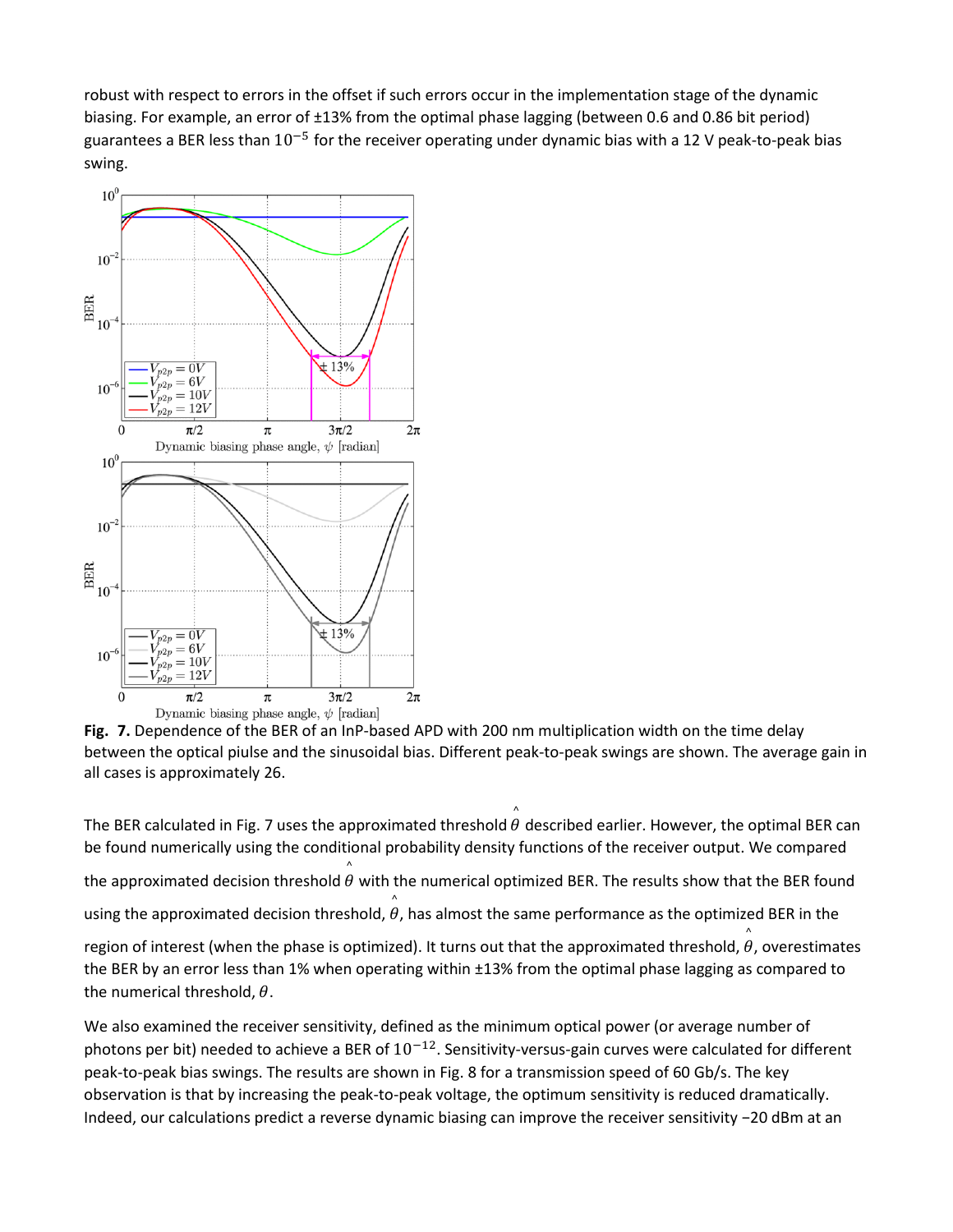optimal gain of approximately 47 for a 60 Gb/s system when the peak-to-peak voltage is 12 V. Note that, as the peak-to-peak voltage increases, the optimal gain increases while providing a lower sensitivity due to the reduced avalanched buildup time caused by the dynamic nature of the reverse bias. In addition, we observe that by increasing the peak-to-peak voltage, the sensitivity to the optimal-gain values decreases. For instance, at 6 V peak-to-peak, the optimal gain region is around 12. However, as we increase the peak-to-peak voltage to 12, the receiver sensitivity becomes resilient to the optimal gain. For example, the receiver sensitivity is less than −20 dBm when the average gain is between 30 and 70. This too is a benefit of the dynamic-biasing scheme, which offers substantial increase in the avalanche gain while maintaining a short avalanche buildup time. It is worth to mention that this device cannot operate with the conventional (static) reverse bias with such transmission speeds. The calculated BER for the static reverse bias at 60 Gb/s was in the range of  $10^{-1}$  even for large input power (sensitivity > 0 dBm). The analysis in this paper ignores the tunneling current caused by the high electric field in the multiplication region. However, generalizing the receiver output statistics to include the tunneling effects can be carried out in a straightforward fashion using the techniques reported in [16]. Of course, in practice, the benefits of the dynamic biased will be reduced when the tunneling current becomes dominant.



**Fig. 8.** Receiver sensitivity versus gain for the dynamically biased 200-nm InP APDs investigated for a 60 Gb/s transmission system and for different peak-to-peak voltage swings in the dynamic bias.

### SECTION VII. Conclusion

We have developed a method to predict the performance of APD-based receivers operating under dynamic biasing that is synchronized with the incoming bit stream. To do so, the statistical correlation between the stochastic gain the stochastic avalanche buildup time in dynamically biased APDs was determined. We incorporated these results with modified point-process analysis that accommodated the dynamic nature of the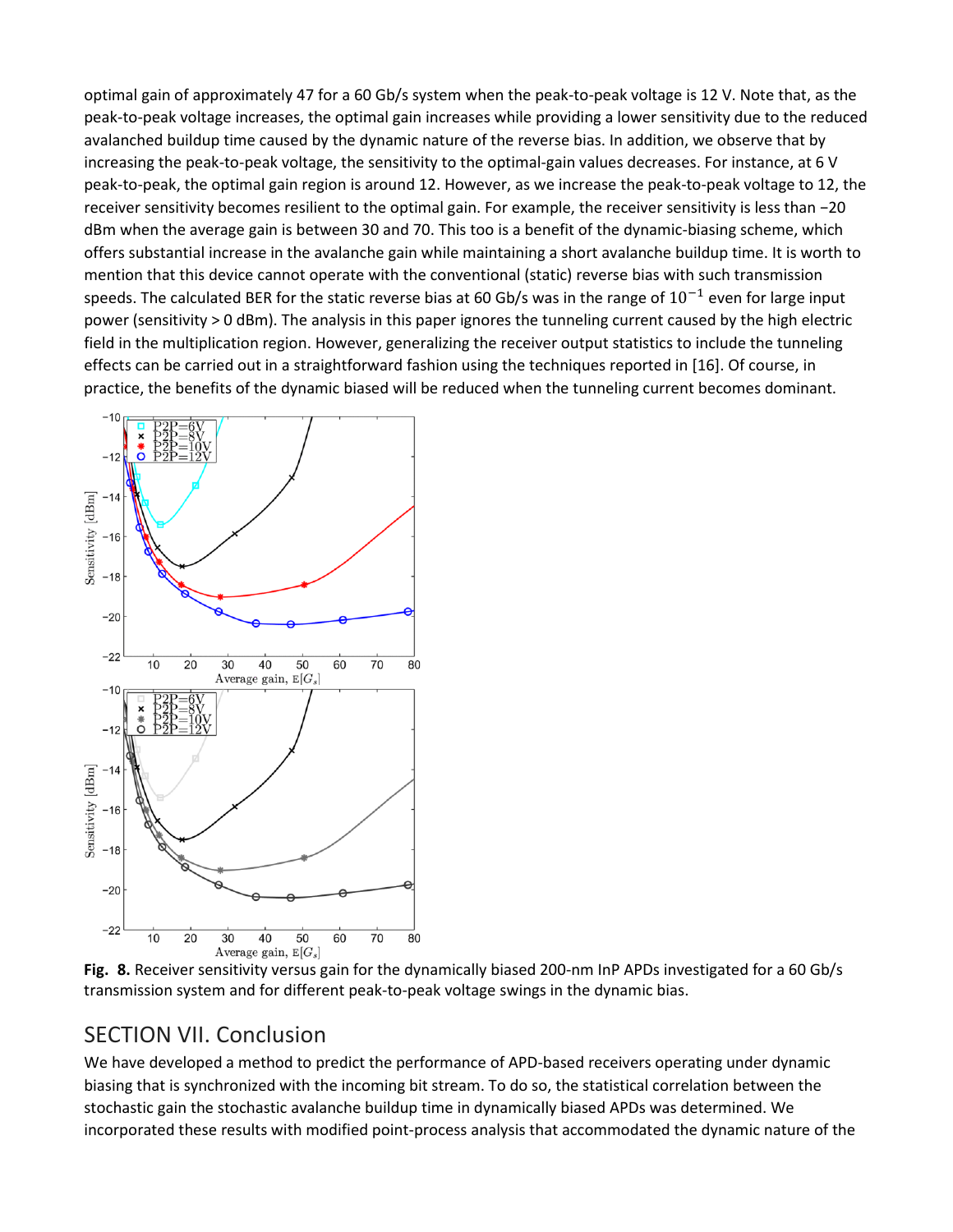APD's bias to derive compact expressions for the output of an integrate-and-dump receiver in an OOK directdetection system. The results drawn here include the effects of ISI and the dead space. The closed-form expressions for APD receiver output operating under dynamic reverse biased can be used to properly select the DC level, peak-to-peak value and phase of a dynamic reverse bias to yield the optimal receiver sensitivity. The calculations had shown that dynamic biasing operating at the optimal settings improves the receiver performance beyond its traditional limits inherited from the notoriously long buildup times of InP APD under conventional static biasing. Indeed, our calculations predicted a reverse dynamic biasing can improve the receiver sensitivity for InP APDs with 200 nm multiplication region from 0 dBm to −20 dBm at an optimal gain of approximately 47 for a 60 Gb/s system when the peak-to-peak voltage is set to 12 V compared to the conventional static reverse bias.

### ACKNOWLEDGMENT

The authors wish to thank Professor Payman Zarkesh-Ha for many helpful discussions regarding the implementation of dynamic biasing.

### Appendix Photocurrent Generated by Dynamically Biased APD

The approach for determining the statistical properties of the photocurrent is based on the mathematical theory for filtered point processes [5], [28]. Specially, for the underlying point process, which represents the photon stream, we will consider a doubly stochastic Poisson point process, where the stochastic intensity is proportional to the instantaneous optical power of the received light at the receiver.

We examine the statistics of the photocurrent,  $C(t)$ , produced by a bit-synchronized dynamically biased APD generated by a random photoelectron flux with mean  $\phi$ . Every photon absorbed that enters the multiplication region generates an age-dependent impulse response of electric current of charge  $qGs$  and time duration  $T_s$ . Therefore, a photon stream incident on an APD results in a stream of electrical impulse-response functions that add up together to generate an electric current  $C(t)$ . Assume that a photo-event (absorption of a photon and the creation of an electron-hole pair) generated at time s produces a random impulse response,  $I(t, s)$ . If the time axis is divided into incremental time intervals  $\Delta t$ , the number of photo-events in one time-interval follows a Poisson distribution with a mean  $\phi \Delta t$ . Thus, for a sufficiently small  $\Delta t$ , the Poisson distribution can be approximated by a Binomial distribution, where the probability  $p$  that a photo-event occurs within an interval is  $p = \phi \Delta t$ . The electric current is written as  $C(t) = \lim_{\Delta t \to 0} \sum_s X_s I(t, s \Delta t)$ , where  $X_s$  has a value 1 with probability  $p$  and it is 0 otherwise. This sequence represents the existence of a photocurrent at the instant  $s\Delta t$ . The random variables,  $X_s$ , are independent with a mean value  $\langle X_s \rangle = p$ . The mean of the product  $X_s X_k$  is p for  $s = k$  and  $p^2$  otherwise. The first and second moments of  $p^2$  become

$$
\begin{array}{lll} \mathsf{E}[\mathcal{C}(t)] & = \lim_{\Delta t \to 0} \sum_{s} p(i(t, s\Delta t), \\ \mathsf{E}[\mathcal{C}^2(t)] & = \lim_{\Delta t \to 0} \sum_{s \neq k} \sum_{s \neq k} p^2 \mathsf{E}[I(t, s\Delta t)] \mathsf{E}[I(t, k\Delta t)] \end{array} \tag{26)(27)} \\ & + \lim_{\Delta t \to 0} \sum_{s} p \mathsf{E}[I^2(t, s\Delta t)].
$$

By substituting  $p = \phi \Delta t$  and taking the limit  $\Delta t \to 0$ , the first and second moment of the photocurrent become

$$
\begin{aligned} \mathsf{E}[\mathcal{C}(t)] &= \phi \int_{-\infty}^{\infty} i(t,s)ds = \phi \int_{-\infty}^{t} i(t,s)ds \,, \\ \mathsf{E}[\mathcal{C}^2(t)] &= (\phi \int_{-\infty}^{t} i_p(t,s)ds)^2 + \phi \int_{-\infty}^{t} i_2(t,s)ds \,, \end{aligned} \tag{28}
$$

where  $i(t, s) = E[I(t, s)]$  and  $i_2(t, s) = E[I^2(t, s)]$ . As a result the variance of  $C(t)$  can be found as follows: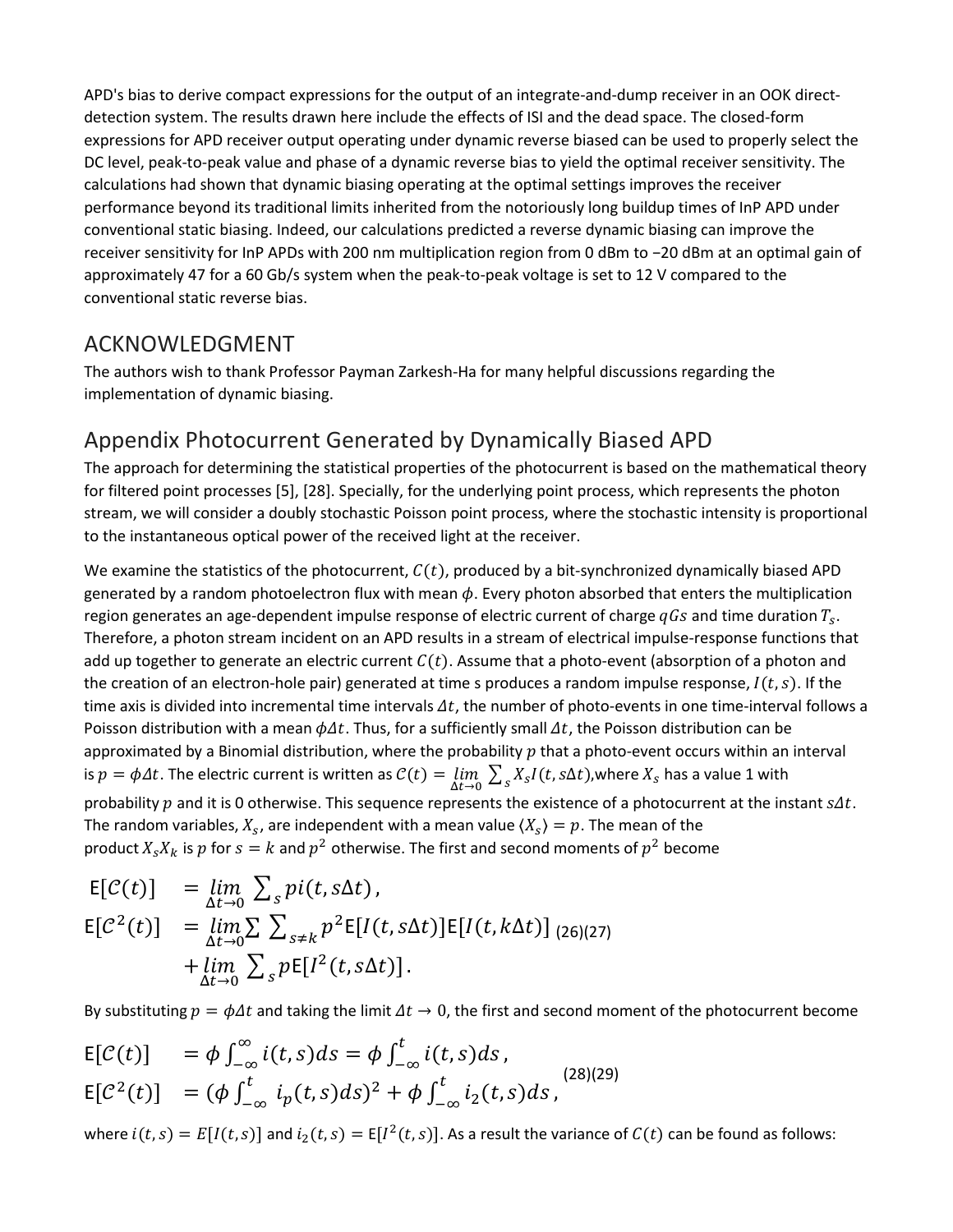$$
\sigma_{\mathcal{C}}^2(t) = \mathsf{E}[\mathcal{C}^2(t)] - \mathsf{E}[\mathcal{C}^2(t)]^2 = \phi \int_{-\infty}^t i_2(t, s) \, ds \, . \, (30)
$$

The calculation of the variance of the photocurrent generated by an APD requires knowledge of the second moment of the APD's impulse response,  $i_2(t, s)$ . However, calculation of the second-order statistics of  $I(t, s)$  are generally computationally intensive. To overcome this complexity, one approach is to ignore the randomness in the shape of the impulse response function. For example, the variance of the photocurrent was found in [5] by assuming a deterministic shape proportional for the mean impulse response function.

Let  $\hat{l}(t,s)$  be the simplified impulse response with a deterministic shape such as  $\hat{l}(t,s) = G_s h(t-s)$ , where  $G_s$  is the random gain generated by a photoevent at time s and  $h(t)$  is the normalized (with an area q) function that represents the deterministic shape of the impulse response. Note that the deterministic

shape  $\overset{\circ}{I}(t,s)$  is similar to the mean impulse response function approximation found in Section IV.

Substituting  $\hat{\hat{I}}(t,s)$  in <u>(26) and (27)</u>, the first and second moment of the photocurrent become

$$
\begin{aligned}\n\mathsf{E}[\mathcal{C}(t)] &= \lim_{\Delta t \to 0} \sum_{s} p \mathsf{E}[G_s] h(t - s \Delta t), \\
\mathsf{E}[\mathcal{C}^2(t)] &= \lim_{\Delta t \to 0} \sum_{s \neq k} p^2 \mathsf{E}[G_s] \mathsf{E}[G_k] h(t - s \Delta t) h(t - k \Delta t) \\
&\quad + \lim_{\Delta t \to 0} \sum_{s} p \mathsf{E}[G_s^2] h^2(t - s \Delta t).\n\end{aligned}
$$

As before by taking the limit  $\Delta t \rightarrow 0$ , the simplified variance of the photocurrent becomes

$$
\hat{\sigma}^2(t) = \phi \mathsf{E}[G^2(t)] * h^2(t),
$$
 (31)

where \* represents convolution.

#### References

- **1.** C. H. Tan, J. S. Ng, S. Xie, J. P. R. David, "Potential materials for avalanche photodiodes operating above 10 Gb/s", *Proc. 4th Int. Conf. CODEC*, pp. 1-6, 2009.
- **2.** A. Momtaz et al., "A fully integrated sonet OC-48 transceiver in standard CMOS", *IEEE J. Solid-State Circuits*, vol. 36, no. 12, pp. 1964-1973, Dec. 2001.
- **3.** J. Cao et al., " OC-192 transmitter and receiver in standard 0.18- \\$mutextrm{m}\\$ CMOS ", *IEEE J. Solid-State Circuits*, vol. 37, no. 12, pp. 1768-1780, Dec. 2002.
- **4.** T. Torikai, T. Nakata, T. Kato, K. Makita, "40-Gbps waveguide APD", *Optical Fiber Communication Conf. Exposition/Nat. Fiber Optic Engineers Conf.*, Mar. 2005.
- **5.** B. E. A. Saleh, M. C. Teich, Fundamentals of Photonics, New York, NY, USA:Wiley, pp. 644-695, 1991.
- **6.** Y. S. Wang et al., "10-Gb/s planar InGaAs P-I-N photodetectors", *IEEE Sensors J.*, vol. 10, no. 10, pp. 1559- 1563, Oct. 2010.
- **7.** G. Wang et al., "Highly reliable high performance waveguide-integrated inp/ingaas pin photodiodes for 40 Gbit/s fibre-optical communication application", *Electron. Lett.*, vol. 39, no. 15, pp. 1147-1149, Jul. 2003.
- **8.** G. P. Agrawal, Fiber-Optic Communication Systems, New York, NY, USA:Wiley-Interscience, 2002.
- **9.** R. G. Smith, S. D. Personick, "Receiver design for optical fiber communications systems" in Semiconductor Devices for Optical Communication, New York, NY, USA:Springer-Verlag, 1980.